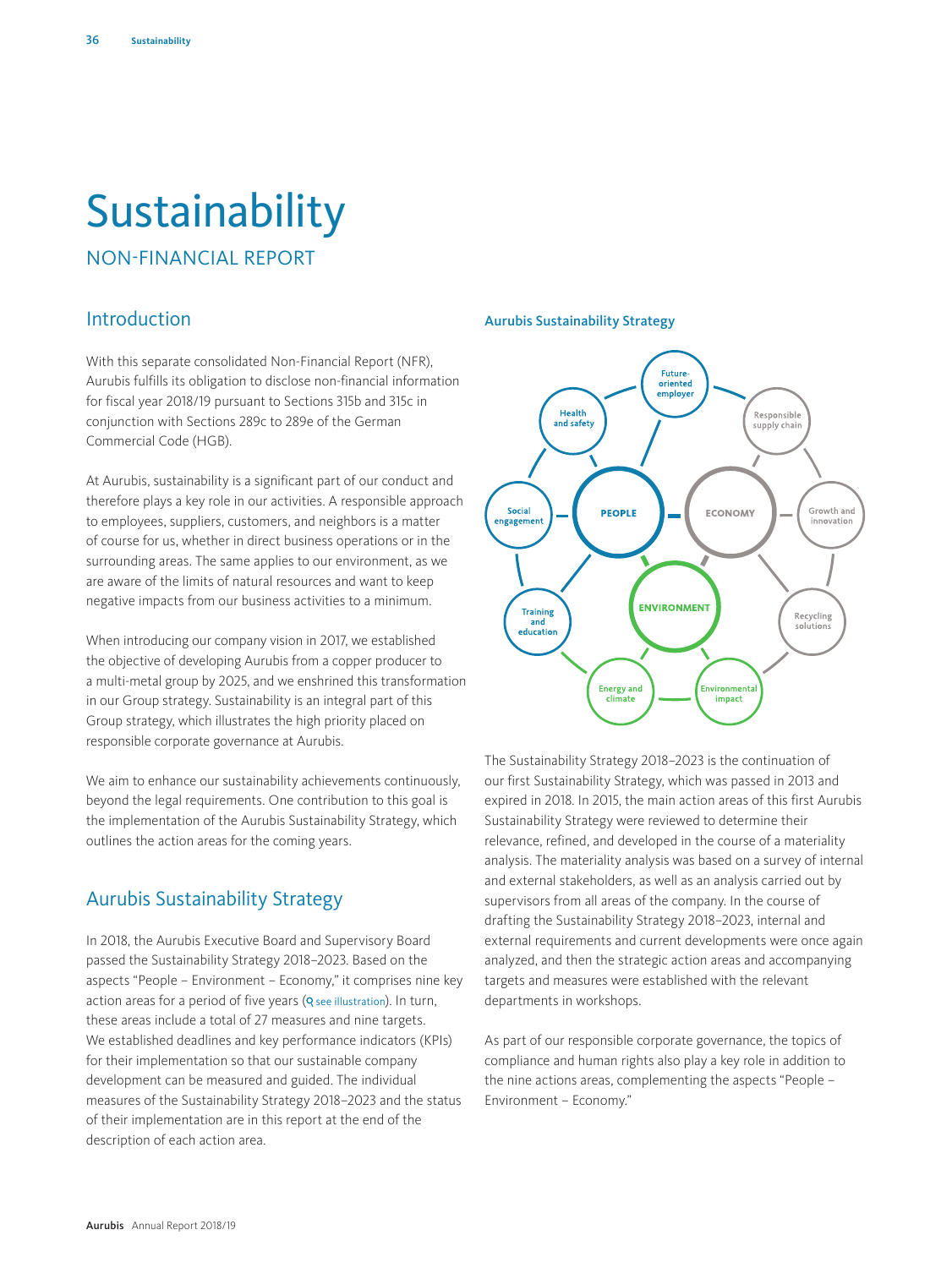# Aspects relevant for Aurubis

When selecting the aspects for the Non-Financial Report, we were guided by both the main action areas of the company's Sustainability Strategy and the non-financial topics that are required to understand the business development, the business result, the company's position, and the impacts of our activities on these aspects.

In summer 2019, the topics were reviewed again with regard to the materiality requirements of the CSR Directive Implementation Act Q Glossary, page 194. Managers from four Aurubis divisions (Corporate Accounting & Consolidation, Investor Relations, Risk Management, and Sustainability) evaluated whether the topic clusters identified in 2015 and updated in the Sustainability Strategy 2018–2023 are material according to the CSR Implementation Act as well. This was also confirmed by the Executive Board. The topics identified as material in this process are assigned to the action areas of the Aurubis Sustainability Strategy in this Non-Financial Report. We present topics that have the same management approach in a consolidated format.

# Overview of material topics

|                       |                             | Material<br>according            |             |                 |
|-----------------------|-----------------------------|----------------------------------|-------------|-----------------|
|                       |                             | to CSR<br>Directive<br>Implemen- | Material    | Page<br>in      |
|                       |                             | tation Act                       | for Aurubis | <b>NFR</b>      |
| Employee-<br>related  | Future-oriented<br>employer | V                                | V           | Q 39            |
| matters               | Training and<br>education   | V                                | V           | Q <sub>41</sub> |
|                       | Health and safety           | V                                | V           | Q 43            |
| <b>Environmental</b>  | Energy and climate          | V                                | V           | <b>Q45</b>      |
| matters               | Environmental<br>impact     | V                                | V           | Q 47            |
|                       | Recycling solutions         | V                                | V           | Q 50            |
| <b>Social matters</b> | Social engagement           |                                  | V           | <b>Q51</b>      |
| Human rights          | Responsible supply<br>chain | V                                | V           | Q 53            |
| Anti-<br>corruption   | Anti-corruption             | V                                |             | Q 54            |

We also assume corporate responsibility in those instances in which the topics have no direct impact on our business development but are of considerable importance for us and our stakeholders. This is why the topic of social matters is part of our report and labeled as such.

# Sustainability management

From an organizational perspective, the Sustainability department is part of the Investor Relations & Corporate Communications division; the vice president overseeing Investor Relations & Corporate Communications reports directly to the Executive Board chairman. The Sustainability department serves as the interface between the departments relevant for the topic of sustainability and coordinates all of the related processes in the Group, serving as a contact for the sites. At the same time, it is also responsible for continuously reviewing and developing the sustainability targets. In the process, the department supports the relevant divisions in the operational implementation of the measures.

We make our sustainability achievements transparent in a variety of ways. These include participation in sustainability rankings, involvement in the CDP (formerly the Carbon Disclosure Project) Glossary, page 194, and the voluntary reporting of the past several years. This reporting is oriented to the standards of the Global Reporting Initiative (GRI) Q Glossary, page 194. In this separate Non-Financial Report, we use the GRI Sustainability Reporting Standards as a guide in describing the concepts and selected KPIs. The GRI report is published every two years, most recently for fiscal year 2017/18. The KPIs are updated annually and released in a consolidated form.

We communicate regularly with our key stakeholders about sustainability-related topics. We believe it is important to maintain a dialogue with employees, customers, suppliers, politicians and society, capital market participants, the media, non-governmental organizations, and the scientific community.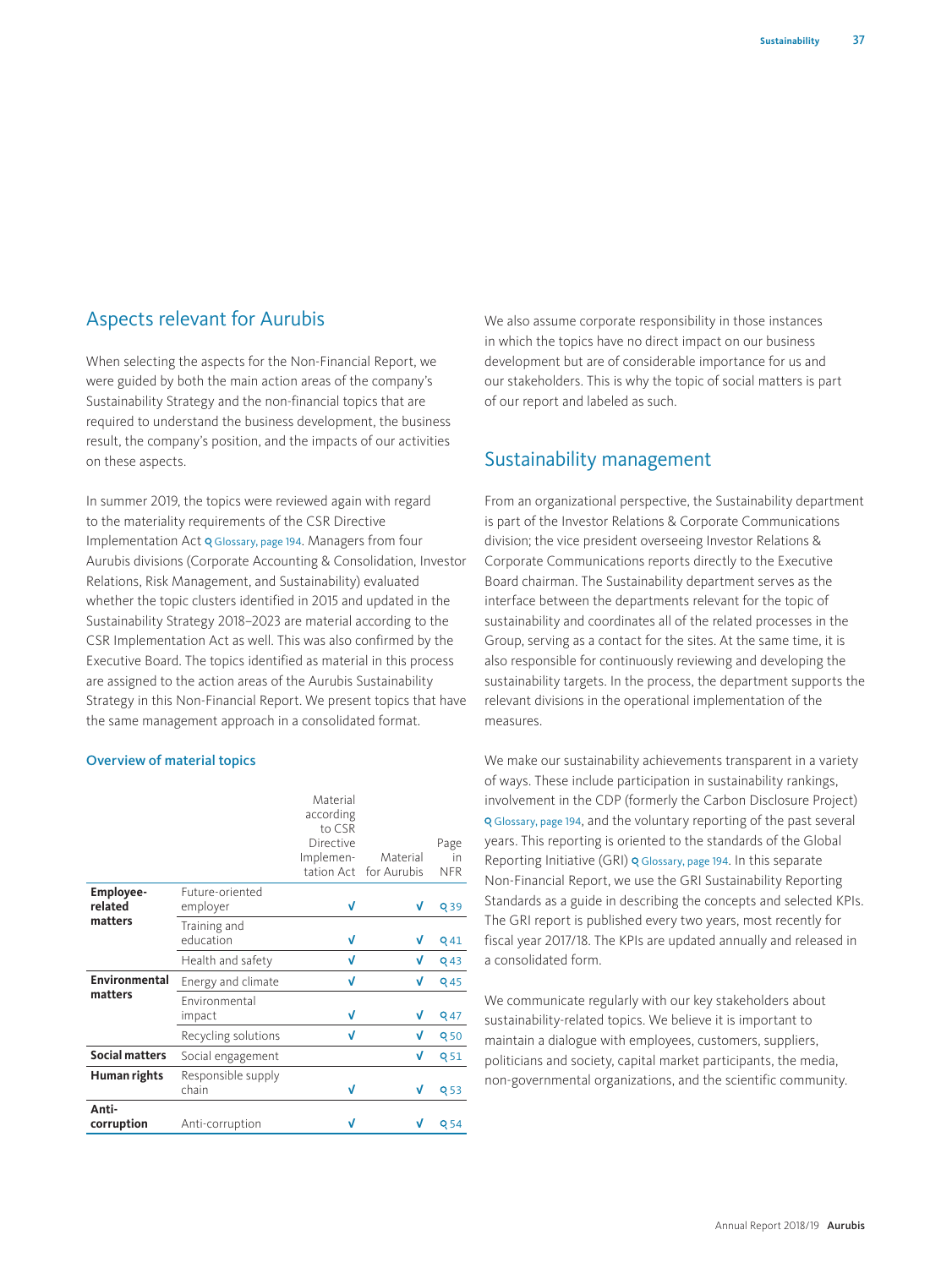# Description of the business model and presentation of the Group structure

We are continuing to develop our business model consistently in alignment with the company vision. Today, Aurubis' main focus is on the production and processing of copper. Aurubis primarily processes copper concentrates Q Glossary, page 194 that are mined from ores and sourced on the global market. The company purchases the necessary raw materials, as it doesn't have its own mines or stakes in mines. The processing of secondary raw materials plays an important role as well. Moreover, we are currently expanding our business model beyond copper and increasingly implementing a multi-metal approach. This means that, in addition to copper, other metals will be extracted from systematically purchased raw materials and intermediate products and then processed into marketable products with added value.

More information is available in the "Business model" section of the Combined Management Report. Q Pages 64-67

Aurubis AG is the parent company of the Aurubis Group and is based in Hamburg, with production sites in Hamburg and Lünen. For us, sustainability applies to the entire Group. Consequently, the action areas and measures are relevant for the Group and for Aurubis AG. The key indicators mentioned in this report are recorded at Aurubis in the individual departments, consolidated at Group level, and ultimately evaluated. When the following report mentions copper production, this refers to primary and secondary copper production at the Hamburg, Lünen, Olen, and Pirdop sites. Significant differences between Aurubis AG KPIs and Group KPIs are explained.

The main external factors influencing business development are described in the Q Risk and Opportunity Report, page 96-103 of the Combined Management Report Q Explanation of relevant risks, pages 97–100. Risks related to non-financial aspects beyond the company boundaries are also mentioned there. Risks were assessed in accordance with the German CSR Directive Implementation Act (CSR-RUG) Q Glossary, page 194. In the process, no non-financial risks were identified that were very likely to cause a serious negative impact on employee and environmental matters, on respect for human rights, on the prevention of corruption and bribery, or on social matters within the meaning of Section 289c (3) of the German Commercial Code (HGB). Nevertheless, it is important to us to handle non-financial risks even if they are evaluated as non-material according to the strict definition of the CSR Directive Implementation Act. We have developed and implemented related management approaches to address these non-financial risks.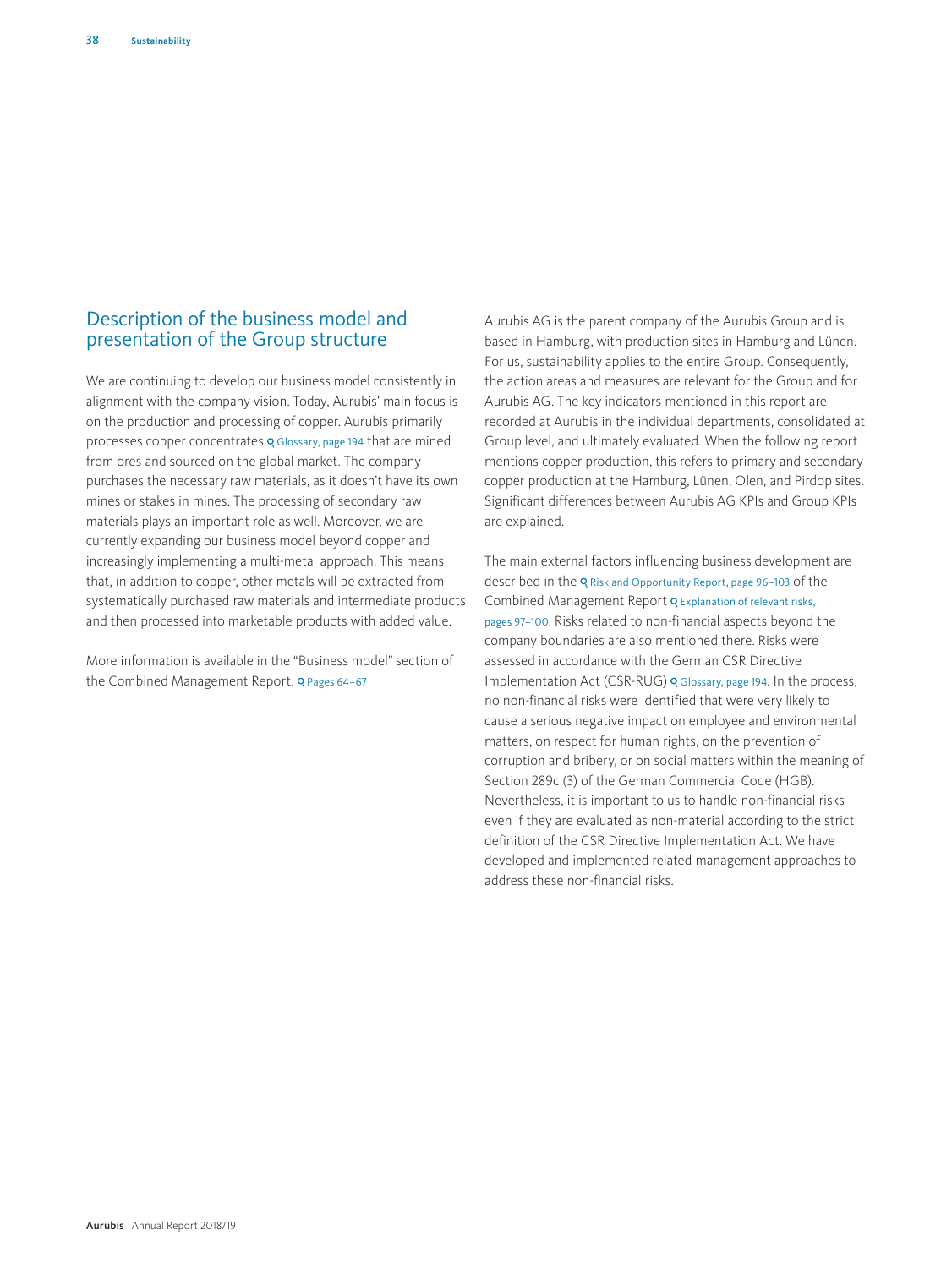# Employee-related matters

#### **FUTURE-ORIENTED EMPLOYER**

Competent, productive, and enthusiastic employees form the basis of the Aurubis Group's commercial success and further development.

We have set the target of creating a work environment for good, close cooperation and promoting involvement and creativity. We form a team that passionately works toward the company's progress.

All overarching activities related to our employees are managed at Group level by Human Resources (HR), whose management reports directly to the CEO. HR is particularly involved with the HR strategy of the entire Group, as well as the implementation and monitoring of the resulting strategic HR instruments, especially those related to organizational and staff development, compensation and fringe benefits, employer branding, and supporting change processes. The work of the local HR departments is oriented toward the standards of the central HR division and local conditions.

Our HR strategy is derived from the Group strategy and is based on the corporate values. It is developed continuously and takes changes, especially in the labor markets and in society, as well as trends that influence HR work into account. One particular focus is on the lack of qualified workers due to the demographic shift, as well as the search for young employees and apprentices, which is becoming more and more difficult.

To address these challenges, we offer our employees an attractive work environment and pay attention to the balance between work and leisure time. We enable modern and flexible working-time arrangements, as long as this is consistent with the individual work area. We regularly identify our employees' needs to develop modern and sensible working-time models. We prioritize good cooperation between all stakeholders in the company and offer attractive, gender-neutral compensation in line with the market. Our employees' compensation and fringe benefits are regulated in collective wage agreements. Our employees' social security is regulated by law to a great extent because most of our production sites are located in Europe. At our only production site outside of Europe, Aurubis Buffalo, we assume 85% of the employees' health insurance contributions.

Compliance with the internationally recognized core labor standards of the International Labour Organization (ILO) is of fundamental importance. We also refer to them in our Groupwide Code of Conduct, which each employee receives with his or her employment contract. Our participation in the UN Global Compact Q Glossary, page 195 underlines our commitment to the ILO core labor standards Q Glossary, page 194.

Strong collaboration between our employees and the company management is the basis for the Group's success. Close, constructive cooperation with the unions active in the company and the elected works council members is thus an established principle for us. Our employees are informed regularly and promptly about current developments. We are committed to employee participation in decision-making. On the corporate level, the Executive Board and Supervisory Board, which also includes employee representatives, work closely together as the highest governing bodies. On the plant level, the interests of the employees are represented by works councils/unions according to country-specific regulations. An elected European Works Council has been in place at Aurubis since 2009 and represents all of the European sites.

In the United States, working conditions are subject to state and national labor laws. Because of the close cooperation between our site in Buffalo and the union active there (United Steelworkers International Union), an exclusively negotiated collective agreement specifies the working conditions.

Diversity in the personnel structure is important to us. We consider diversity to include not only cultural aspects and international representation, but also diversity in terms of specialized skills and age groups, as well as a gender balance.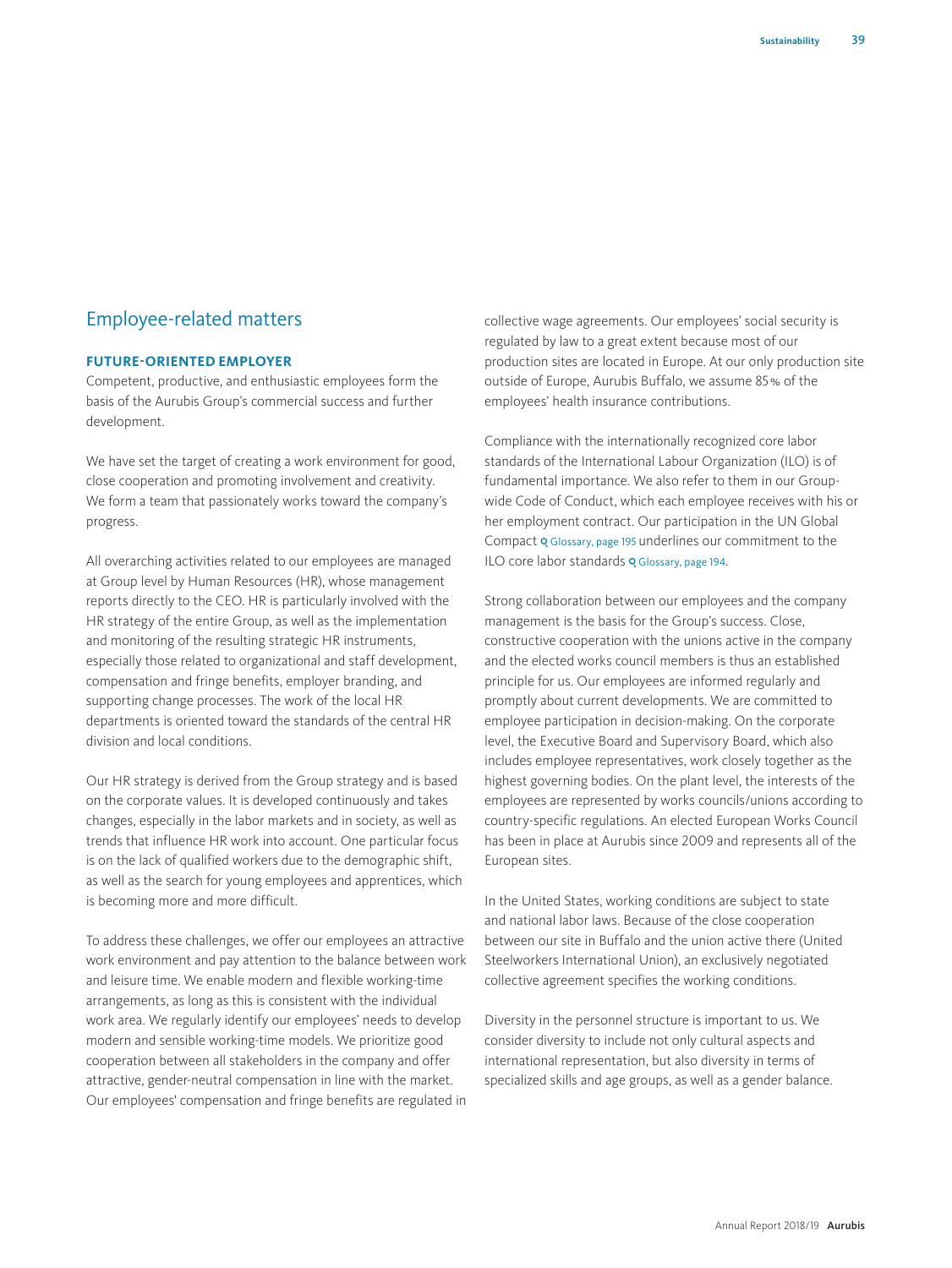The Code of Conduct and our corporate values serve as the basis for respectful cooperation.

Staff development and feedback are key elements of our leadership culture, which we are constantly working to improve. We concluded our 360° feedback program in 2018. Personal developmental targets and measures were derived from this program and documented in personal action plans in order to sustainably improve managerial performance. The personal plans are monitored in direct dialogue between employees and supervisors.

#### Key measures of the Sustainability Strategy 2018–2023 and their status in fiscal year 2018/19

» *Improving the "health" (OHI1) of the organization with strategically aligned HR instruments and services, as well as individual development tools*

The Transformation and Business Improvement department was set up in early 2017. The department's Business Improvement Guides support internal projects and the implementation of the Aurubis Operating System (AOS) Glossary, page 194 as internal consultants. Starting in fiscal year 2019/20, this department will be divided into the departments AOS and Group Process Management. AOS is a management system designed to improve processes continuously and sustainably. Programs introduced in the last several years, such as a workshop series to develop managers' skills, continued during the reporting period. Within the scope of AOS, we are introducing so-called qualification matrices in different pilot areas to record required expertise and qualification needs in a structured manner. This will enable us to recognize potential for structural improvement in the training and continuing education of our employees and translate this into defined training programs.

» *Regularly identifying employees' needs with respect to working-time arrangements*

The flextime program was developed further during the reporting period. Furthermore, a new shift model was initiated. A new planning process for personnel placement enables better shift planning. The home office and mobile work options, among other things, were expanded with the intention of improving the balance between work and family life. Overall, our working-time models are becoming progressively more flexible and modern. In the process, we are taking new laws, such as those regarding temporary part-time work in Germany, into account and training our supervisors accordingly. The proportion of part-time workers, including in production, is rising continuously and is supported by Aurubis as an employer.

» *Developing a diversity policy*

International teams are already working together as part of the reorganization and AOS. The development of a diversity policy (including age structure, international character, and gender distribution) is planned for the coming years. As the labor market is becoming increasingly international and globalized, we are recruiting employees from all over the world, leading to a broad representation of different nationalities at Aurubis that enriches our everyday work.

<sup>1</sup> The OHI indicates the "health" of a company, e.g., how well a company is equipped to react to changes in the market and thus to achieve economic success sustainably. Key influencing variables include leadership skills, innovation, and willingness to learn, as well as company culture and climate.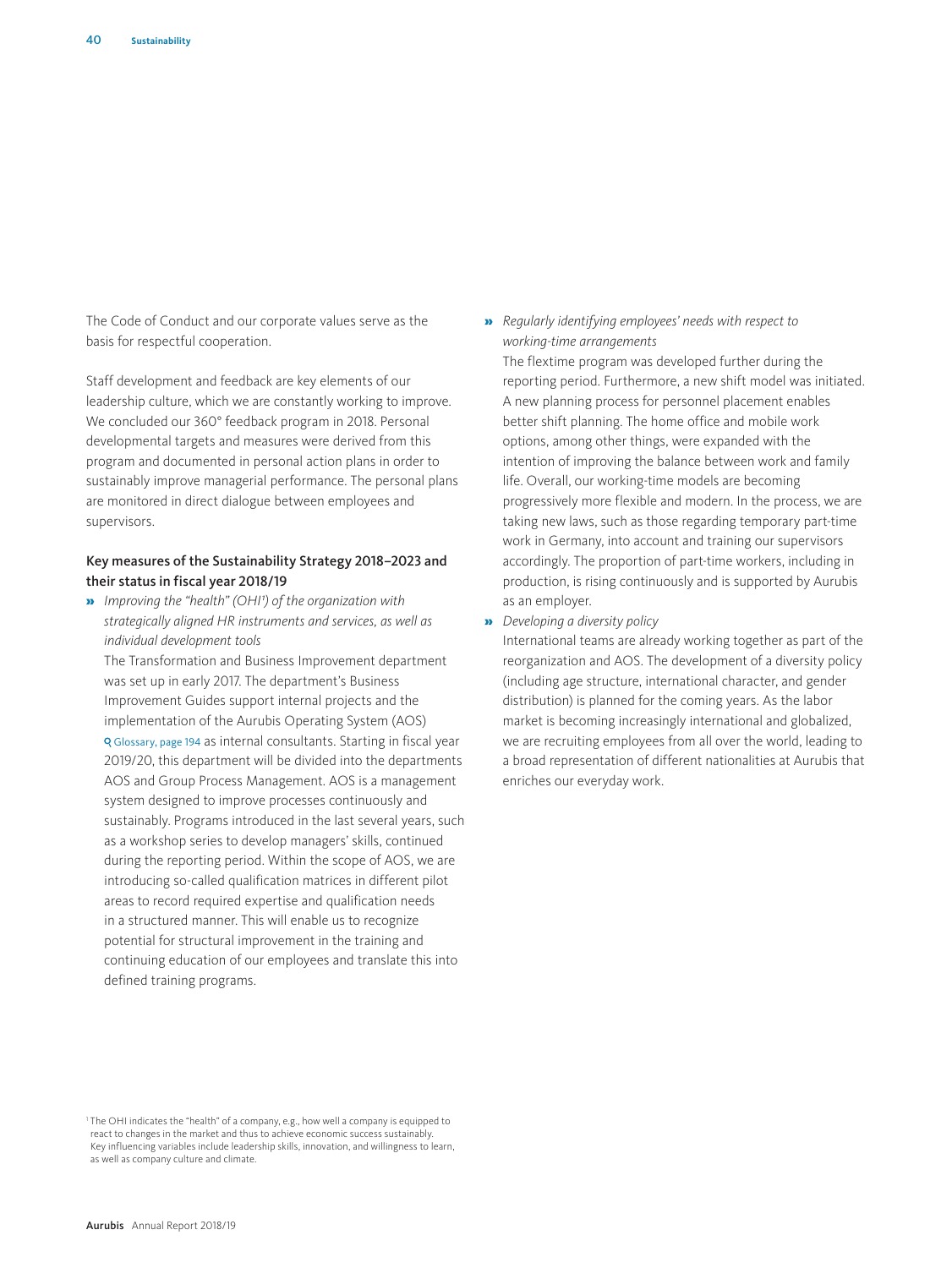# KPIs: Aurubis Group personnel structure (as at the reporting date September 30)<sup>1</sup>

|               | Employees |         | Female  |                 | Male    |         |
|---------------|-----------|---------|---------|-----------------|---------|---------|
|               |           |         |         |                 |         |         |
|               | 2018/19   | 2017/18 | 2018/19 | 2017/18         | 2018/19 | 2017/18 |
| Aurubis Group | 6,853     | 6,673   | 12%     | 12%             | 88%     | 88%     |
| Blue collar   | 4,214     | 4,130   | 4%      | 4%              | 96%     | 96%     |
| White collar  | 2,350     | 2,256   | 28%     | 28%             | 72%     | 72%     |
| Apprentices   | 289       | 287     | 13%     | 10 <sub>%</sub> | 87%     | 90%     |

# Employee fluctuation in the Aurubis Group (as at the reporting date September 30) $^{1,2}$

|                                     | 2018/19 | 2017/18 |
|-------------------------------------|---------|---------|
| Fluctuation rate                    | 7.8%    | 6.6%    |
| Average length of employment in the |         |         |
| company (in years)                  | 142     | 153     |

#### Age structure

#### (as at the reporting date September 30) $^{1,2}$

|              | 2018/19 | 2017/18 |
|--------------|---------|---------|
| $\langle 20$ | 15      | 14      |
| $20 - 29$    | 999     | 984     |
| $30 - 39$    | 1,647   | 1,515   |
| $40 - 49$    | 1,471   | 1,452   |
| $50 - 59$    | 1,832   | 1,820   |
| $60 - 69$    | 586     | 585     |
| 569          | 14      | 16      |

#### **TRAINING AND EDUCATION**

In order to achieve our vision and advance our strategy, we rely on a learning organization. The targeted personal development of our employees has high priority.

HR Development is responsible for staff development. It supports the other departments, in close coordination with the local HR managers, in building employees' skills in a directed way tailored to their needs. The objective is to meet current and future requirements and challenges. HR Development and vocational training are part of the HR Group department.

To fulfill future personnel requirements, we regularly assess demand for specific skills and trades, and offer apprenticeships accordingly. We also identify the demand for employee qualifications and successors for different positions in annual talks and in the yearly personnel planning process in order to develop and expand specialized skills and management expertise in a purposeful way.

<sup>1</sup> Permanent and temporary employment arrangements. In addition to the fully consolidated companies, the numbers include the employees of the non-consolidated companies Aurubis Metal Products (Shanghai) Co., Ltd., Aurubis Rus LLC (St. Petersburg), Aurubis<br>Middle East FZE (Dubai), and Aurubis Turkey Kimya Anonim Sirketi (Istanbul), which had a co year 2018/19. Excluding Schwermetall Halbzeugwerk GmbH & Co. KG, in which Aurubis holds a 50% stake. It also includes ten independent sales employees at international sites Q Sites and employees, page 65.

2 Excluding apprentices.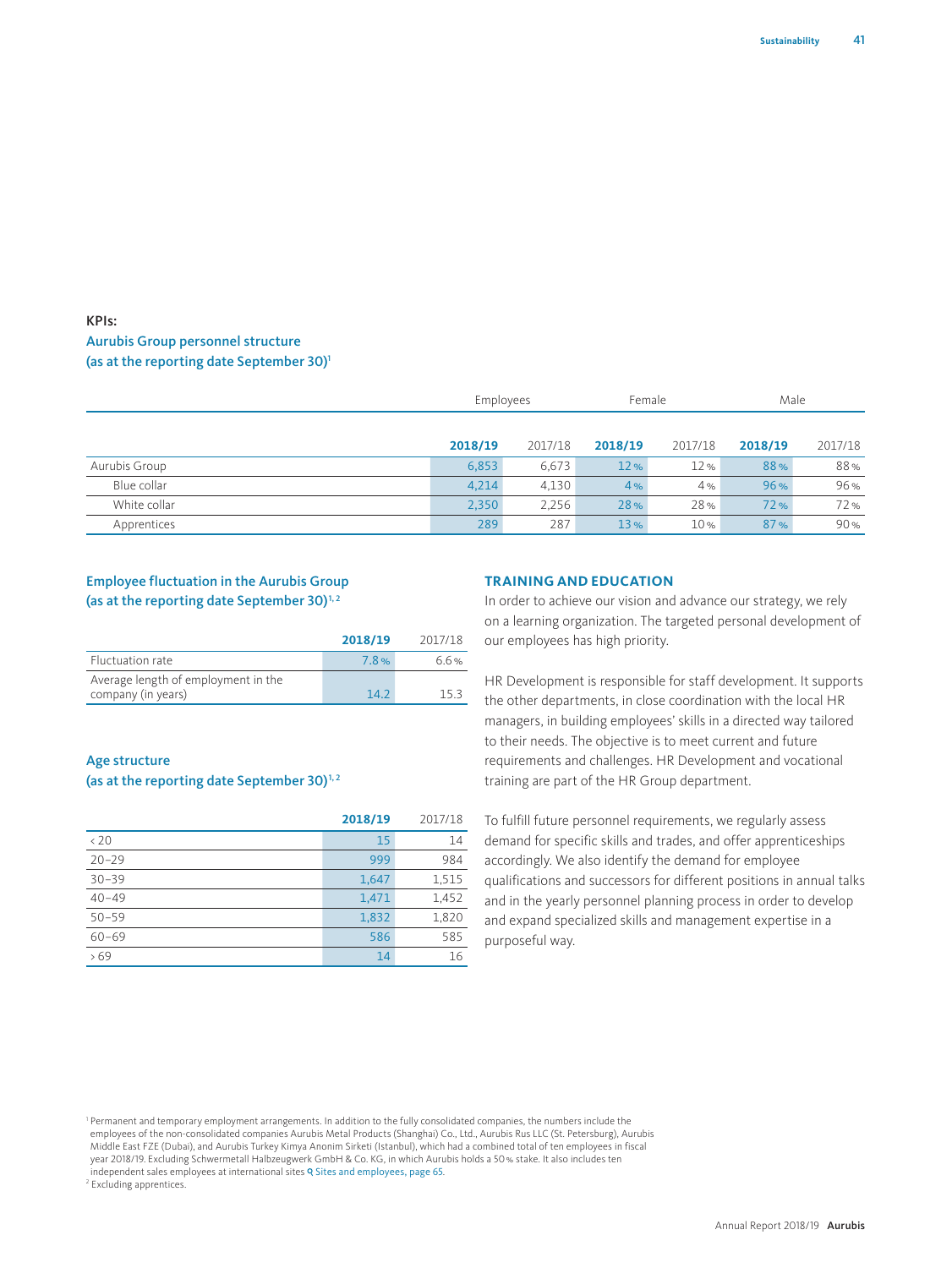We have developed and adjusted the training offerings in our leadership and qualification program according to the Group's needs. In particular, options for managers at the foreman level were a top priority. Employees are offered a number of technical training measures.

In addition to qualification and development programs geared to necessary skills, for example in the areas of the AOS and in project management, we also rely on platforms for networking and discussing best practices (e.g., expert panels and online learning groups). We have established a variety of new qualification offers: in our one- to two-hour micro-learning units, called "Learning Nuggets," participants learn and test new skills. The "Aurubis Essentials" series of short seminars presents important overarching topics to interested employees to promote a comprehensive understanding of the company.

We are proud of our high training and retention rate. This ensures that we have a sufficient number of qualified employees. At our site in Pirdop, Bulgaria, we have implemented a vocational training program based on the Swiss training model.

Aurubis Hamburg has been participating in the internship model AV 10-Plus since 2007. The model supports young people from a range of occupational groups, helping them to gain the qualifications required to begin apprenticeships. In 2018/19, five of the ten participants took on an apprenticeship at Aurubis. The remaining participants started external apprenticeships or have now gone on to higher education.

Recently, we invested in the construction of two modern vocational training centers in Lünen and Hamburg. In Lünen, the building next to the training workshop will also be home to the Occupational Safety and Technology divisions, while in Hamburg, Training and Research & Development (R&D) will be located in the Innovation and Training Center. The shared building emphasizes the even stronger cooperation expected between R&D and vocational training in the future.

Furthermore, we cooperate with partner universities, offer internships to students in Germany, and provide thesis projects and scholarships.

## Key measures of the Sustainability Strategy 2018–2023 and their status in fiscal year 2018/19

- » *Regularly identifying qualification needs to expand project, process, and management expertise in a targeted way*  In fiscal year 2018/19, the Aurubis Leadership Behaviors were developed and introduced by bringing managers together in peer groups. To foster young talent, development centers were created to identify potential and thus select participants for the talent development program. Project management training is offered at an international standard including certification, and a "community of practice" – a group for employee dialogue focusing on project management – is under development.
- » *Starting the Group-wide introduction of the AOS pillar "Education and Training"*

During the reporting year, additional AOS basic training sessions took place and the pilot for AOS e-learning was concluded. Currently, three pilot projects are underway to introduce the qualification matrix in different areas within the Operations division. The pilot projects ran until September 30, 2019 and are now being evaluated. The modular training course to become an AOS Expert started at the Hamburg plant, and by the end of fiscal year 2019/20, a total of 5% of employees will have completed the entire training course and be AOS Experts. Equivalent AOS Expert qualifications are being planned at other plants and will be carried out locally according to the plants' specific needs.

» *Establishing Group-wide knowledge management to identify, preserve, transfer, and enhance knowledge across functions*  The necessary personnel resources were provided during the reporting period. A structured process was drafted and the pilot phase for Group-wide knowledge management started.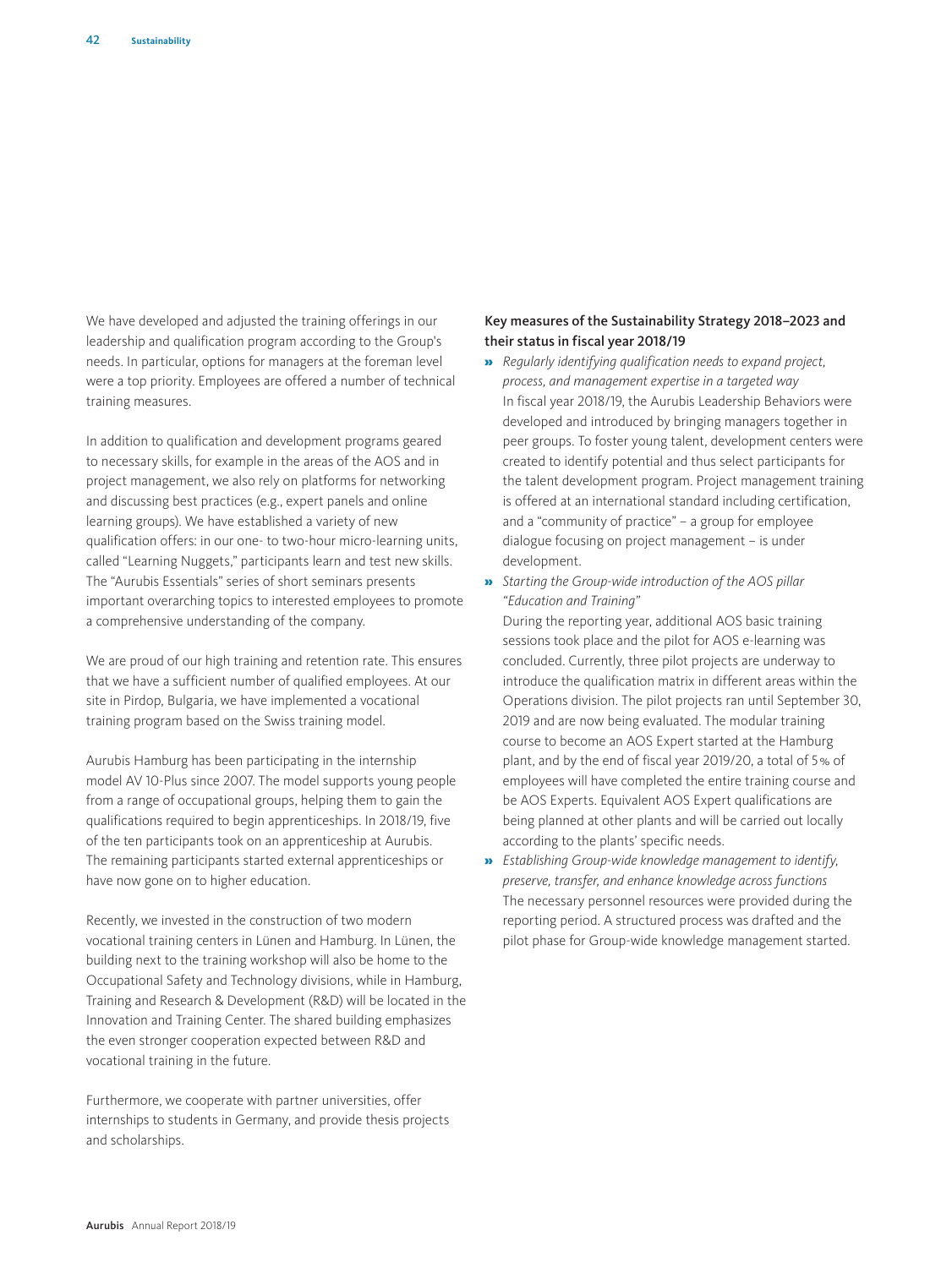## KPIs: Training and education

|                                                               | 2018/19 | 2017/18        |
|---------------------------------------------------------------|---------|----------------|
| Apprenticeship rate in Germany                                | 7.3%    | 6.3%           |
| Apprentice retention rate in Germany                          | 78.4%   | 80%            |
| Average number of training hours<br>per employee <sup>1</sup> |         |                |
| Aurubis Group                                                 | 15.2    | 11.5           |
| Blue collar                                                   | 13.6    | 9.7            |
| White collar                                                  | 18.3    | 15.1           |
| Percentage of employees receiving training                    |         |                |
| Aurubis Group                                                 | 76%     | $\overline{2}$ |
| Blue collar                                                   | 73%     | $\overline{2}$ |
| White collar                                                  | 79%     | $\overline{2}$ |

<sup>1</sup> Permanent and temporary employment arrangements. In addition to the fully consolidated companies, the numbers include the employees of the nonconsolidated companies Aurubis Metal Products (Shanghai) Co., Ltd., Aurubis Rus LLC (St. Petersburg), Aurubis Middle East FZE (Dubai), and Aurubis Turkey Kimya Anonim Sirketi (Istanbul), which had a combined total of ten employees in fiscal year 2018/19. Excluding Schwermetall Halbzeugwerk GmbH & Co. KG, in which Aurubis holds a 50% stake. It also includes ten independent sales employees at international sites Q Sites and employees, page 65.

2 We did not record this KPI in fiscal year 2017/18.

#### **HEALTH AND SAFETY**

As a responsible employer, it is a matter of course for Aurubis to take measures to maintain our employees' health and performance and to protect them from accidents and illness.

The responsibility of Group Health & Safety is to create conditions that prevent all work-related accidents and illnesses. In the long term, we want to achieve our Vision Zero, that is, to reduce workrelated accidents, injuries, and illnesses to zero. Our goal for the medium term is to reduce the number of work-related accidents with at least one lost shift per one million hours worked (lost time injury frequency rate, LTIFR) o Glossary, page 194 to  $\leq 1.0$  by 2022.

The corporate department Group Health & Safety manages occupational health and safety and reports directly to the Executive Board. The department establishes minimum occupational safety standards for the entire Group by issuing process instructions in addition to the Corporate Policy on Occupational Health and Safety. Occupational safety management at the sites is currently being developed to conform to ISO 45001. Five sites (Avellino, Dolný Kubín, Pirdop<sup>1</sup>, Pori, and Schwermetall Halbzeugwerk GmbH & Co. KG) are certified in accordance with OHSAS 18001 or ISO 45001. Our occupational safety approach applies to our employees, temporary workers, and external service providers.

The site managers play a central role in occupational health and safety. They are responsible for complying with applicable laws and ordinances on occupational health and safety, the relevant corporate policy, and the current process instructions. Furthermore, they gather and evaluate health risks and help implement suitable measures to protect employees.

The sites are in contact with each other via an organized network facilitated by Group Health & Safety. In this way, existing specialist knowledge can be used across the Group. Moreover, employee representatives are included in the topic of occupational health and safety: through the reporting line to the Executive Board, Group Health & Safety also reports to the general Works Council committee and the European Works Council. Group Health & Safety is directly invited to their committee meetings.

Our risk assessments include both current and future work processes in the company, including maintenance and repair procedures in addition to operations. Our risk assessments cover hazards in normal operations, special work assignments, and abnormal incidents.

Health hazards and individual requirements in the work area are systematically collected, evaluated, and documented. The risk assessment is guided by the current knowledge available, taking the type, extent, and probability or duration of the effect into account.

<sup>1</sup> The certificate for Pirdop is valid as of October 1, 2019.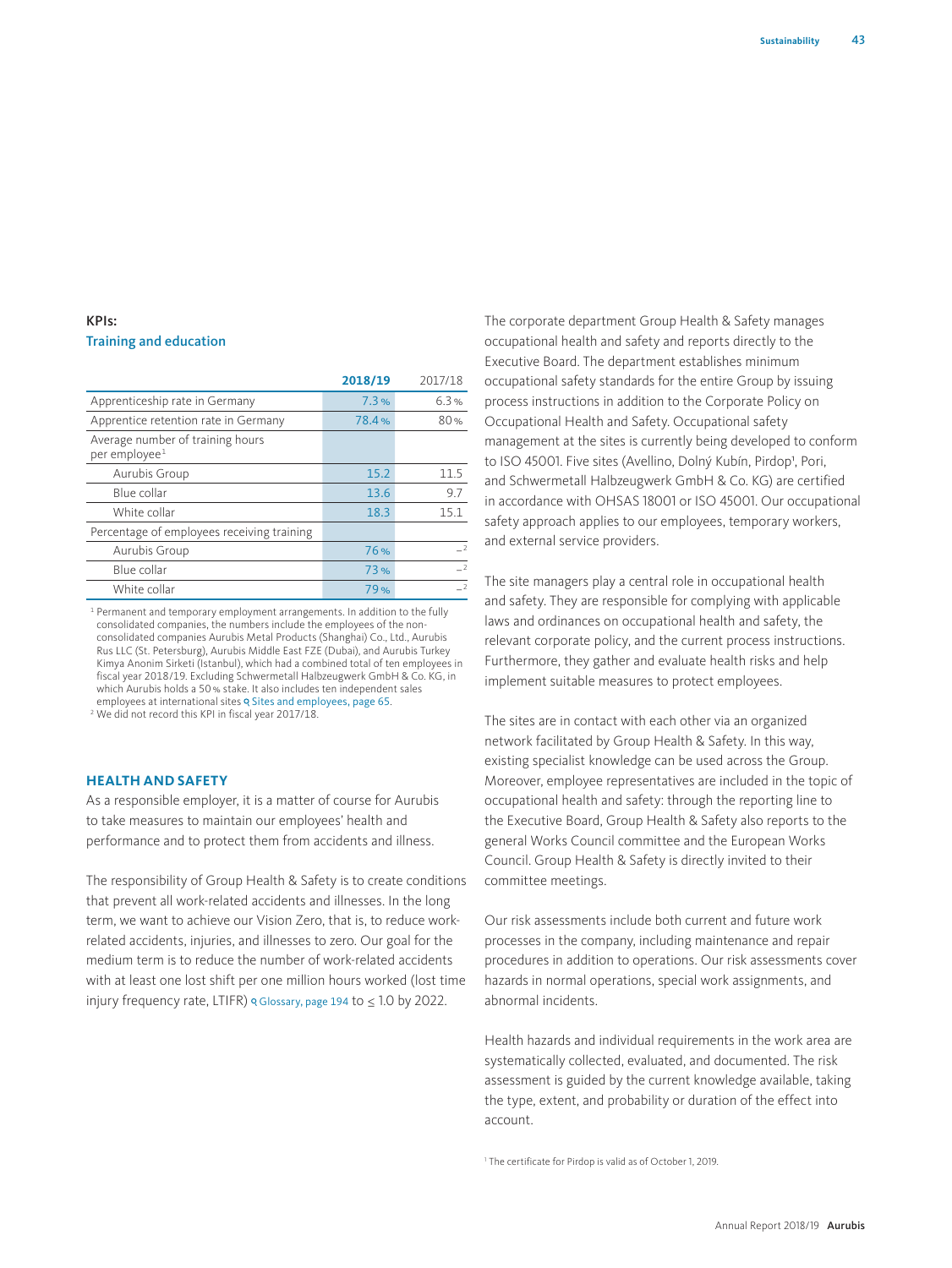Accidents are systematically investigated to determine their technical, organizational, and conduct-based causes. The key findings of accident investigations, the causes, and the measures derived from them are communicated throughout the Group. Furthermore, we strive to report and investigate every incident, even those that don't result in injury.

Smelter operations (heat, metal melt), hazardous substances in the production process, industrial machines, and internal logistics present the greatest accident risks. However, analyses show that accidents connected with these risks are rare. The most common causes of accidents are mechanical influences, mainly stumbles, slips, falls, and working with hand-operated tools.

As preventive measures to further avoid accidents, the 10 Golden Rules program was established and a Behavior-Based Safety (BBS) program was initiated in Pori, Emmerich, and Stolberg.

At least once per year, employees are informed about hazards in the workplace and are instructed about necessary preventive and protective measures, enhancing their awareness of these topics. Safety talks sensitize employees to current occupational safety issues and encourage them to use this knowledge safely in practice. External service providers are instructed about hazards, protective measures, and rules of conduct at the specific site before they start working.

Health checks are offered when new employees are hired, with routine occupational health checks provided thereafter.

In addition, we support employees in taking preventive measures to maintain their health. Our offerings in this respect extend from flu vaccinations and medical checks to addiction prevention, as well as supporting measures for the heart and circulatory system.

#### Key measures of the Sustainability Strategy 2018–2023 and their status in fiscal year 2018/19

- » *Preparing all sites for the introduction of the ISO 45001 standard for occupational health and safety (by fiscal year 2019/20)*  Our sites in Avellino and Pirdop were certified in accordance with ISO 45001 in early 2019 and September 2019, respectively, and our Pori, Dolný Kubín, and Schwermetall Halbzeugwerk sites are already certified in accordance with OHSAS 18001. To prepare for the introduction of ISO 45001 at the other sites, the requirements of ISO 45001 are being explained in workshops and gap analyses are being carried out to determine the current deviations from the requirements of the standard.
- » *Implementing Behavior-Based Safety across the Group (by fiscal year 2020/21)* Behavior-Based Safety was initiated at our sites in Emmerich,

Hamburg, Pori, and Stolberg in the reporting period. The campaign to introduce the 10 Golden Rules planned for October 2019 will support us in the process.

# KPIs:

#### Occupational health and safety KPIs 1

|                                                           | 2018/19 |     |     | 2017/18 2016/17 2015/16 2014/15 |     |
|-----------------------------------------------------------|---------|-----|-----|---------------------------------|-----|
| Absolute<br>number of                                     |         |     |     |                                 |     |
| accidents                                                 | 59      | 60  | 47  | 45                              | 63  |
| <b>ITIFR</b>                                              | 5.8     | 6.1 | 4.8 | 4.6                             | 6.3 |
| Number of work-<br>related fatalities                     | 0       |     | 0   |                                 |     |
| Number of work-<br>related fatalities<br>of third parties |         |     |     |                                 |     |
| at our sites                                              | 0       |     |     |                                 |     |

 $1$  KPIs for consolidated sites with ten or more employees  $9$  Sites and employees, page 65. Excluding Schwermetall Halbzeugwerk GmbH & Co. KG, in which Aurubis holds a 50% stake.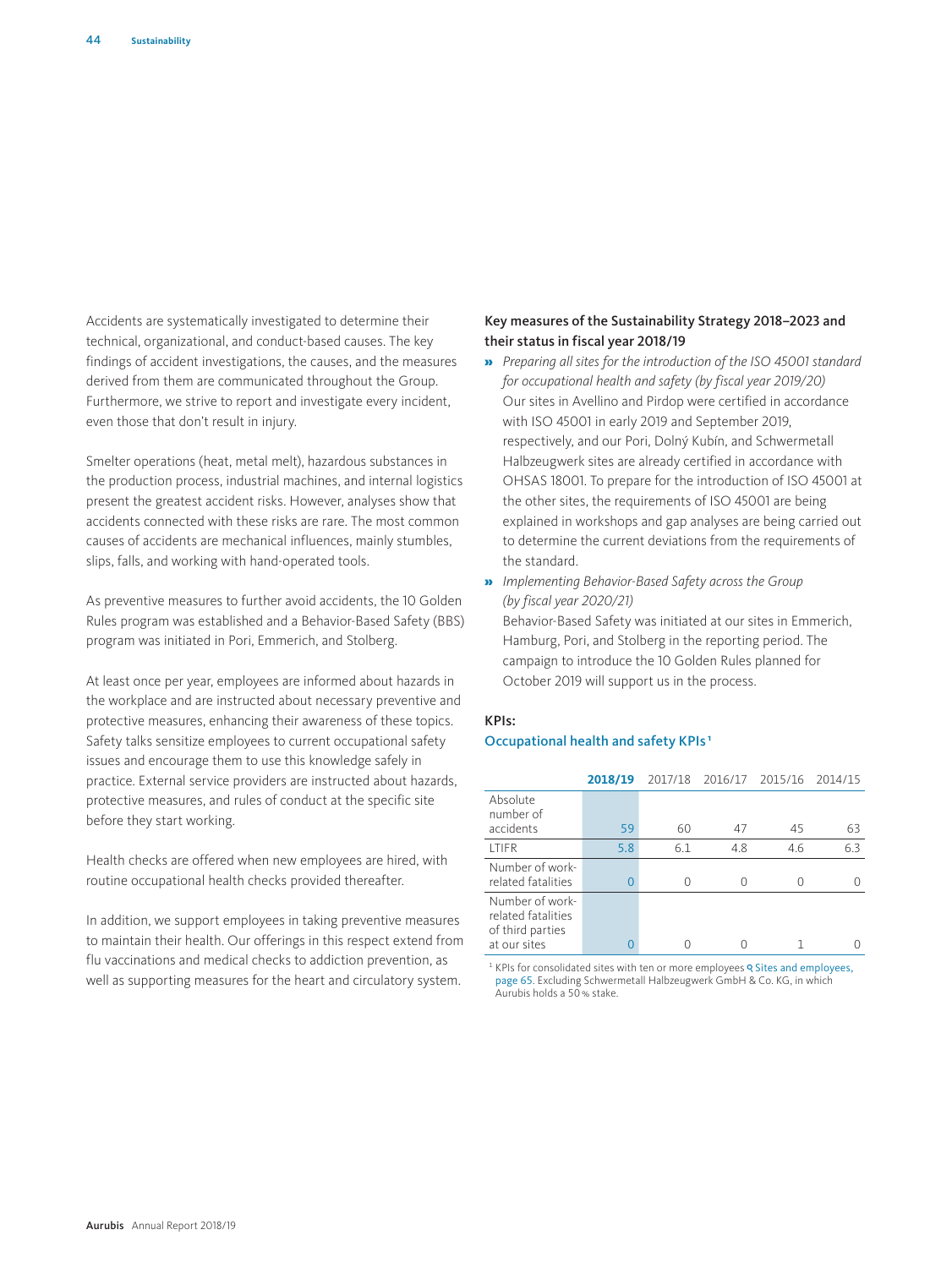# Environmental matters

# **ENERGY AND CLIMATE**

The individual production steps in our value chain are energyintensive. For us, the efficient use of energy is thus an issue of ecological and economic responsibility. Energy consumption is the main source of  $CO<sub>2</sub>$  emissions in the Group. Taking the entire value chain into consideration, about half of the CO<sub>2</sub> emissions are upstream and downstream, i.e., they originate from our suppliers, customers, and service providers (Scope 3 emissions). Most of the Scope 3 emissions originate from the activities of mining companies.

At the same time, the products we manufacture contribute to reducing CO<sub>2</sub> emissions. They play a key role when it comes to renewable energies and e-mobility: electric cars contain significantly more copper than vehicles with conventional combustion engines, and building and connecting an offshore wind turbine to the energy grid requires up to 30 t of copper.

In our Corporate Energy & Climate Policy, we describe how we secure and optimize the supply and consumption of energy at Aurubis, and we explain the roles and responsibilities of the sites and Group departments in this area.

The Energy & Climate Affairs department coordinates the development of the energy management and monitoring systems across the Group, providing for a uniform approach and facilitating the exchange of expertise regarding best practice examples – for instance in the form of an internal energy efficiency network. The management of Corporate Energy & Climate Affairs develops and implements the Group-wide energy strategy and reports directly to the Executive Board chairman.

To prevent CO<sub>2</sub> emissions, we primarily focus on energy efficiency measures. We have also introduced energy management systems at our large production sites. Currently, eight sites are certified Q Table, page 49 in accordance with ISO 50001 Q Glossary, page 194. The plan is to introduce these systems across the Group as a measure of our Sustainability Strategy. The management systems contribute to efficiently managing energy consumption and identifying energy savings potential. During the reporting period,

the certifications were confirmed through routine surveillance visits or recertification. The energy management system at the Hamburg and Lünen sites is part of the integrated management system for quality, environmental protection, energy, and occupational safety.

The more steps that have already been implemented in energy efficiency in the past, the more challenging a further optimization is. Moreover, because there are limits to reducing energy consumption and emissions, the improvements being achieved today within the plant boundaries are only marginal compared to previous years. This is despite continued high levels of investment. For example, the use of complex recycling raw materials with comparably low metal contents requires more energy to be processed. Environmental protection already accounts for a large part of the energy consumption at Aurubis today. This includes the operation of facilities such as filters with fans and other suctioning equipment. For Aurubis, it is important to align environmental protection, resource conservation, and energy efficiency.

The use of renewable energies is a challenge for us since generating them is associated with energy supply fluctuations. However, our production processes require a constant energy supply. We are working on initiatives to make our energy needs more flexible in order to enable the use of renewables.

We also cover a portion of our energy needs with electricity we generate internally using excess heat from our processes. We installed steam turbines for this purpose in Hamburg, Lünen, and Pirdop. On top of that, we use waste heat from the production processes to secure the heat and process steam supply at the Pirdop, Lünen, and Hamburg sites. Demand there is largely covered by waste heat.

We report our  $CO<sub>2</sub>$  emissions on a voluntary basis each year as part of the CDP climate change program. This includes Scope 3 emissions, or emissions caused by services provided by third parties, for example transport, raw material mining, or the production of purchased materials. CDP gathers and evaluates data and information about companies' CO<sub>2</sub> emissions, climate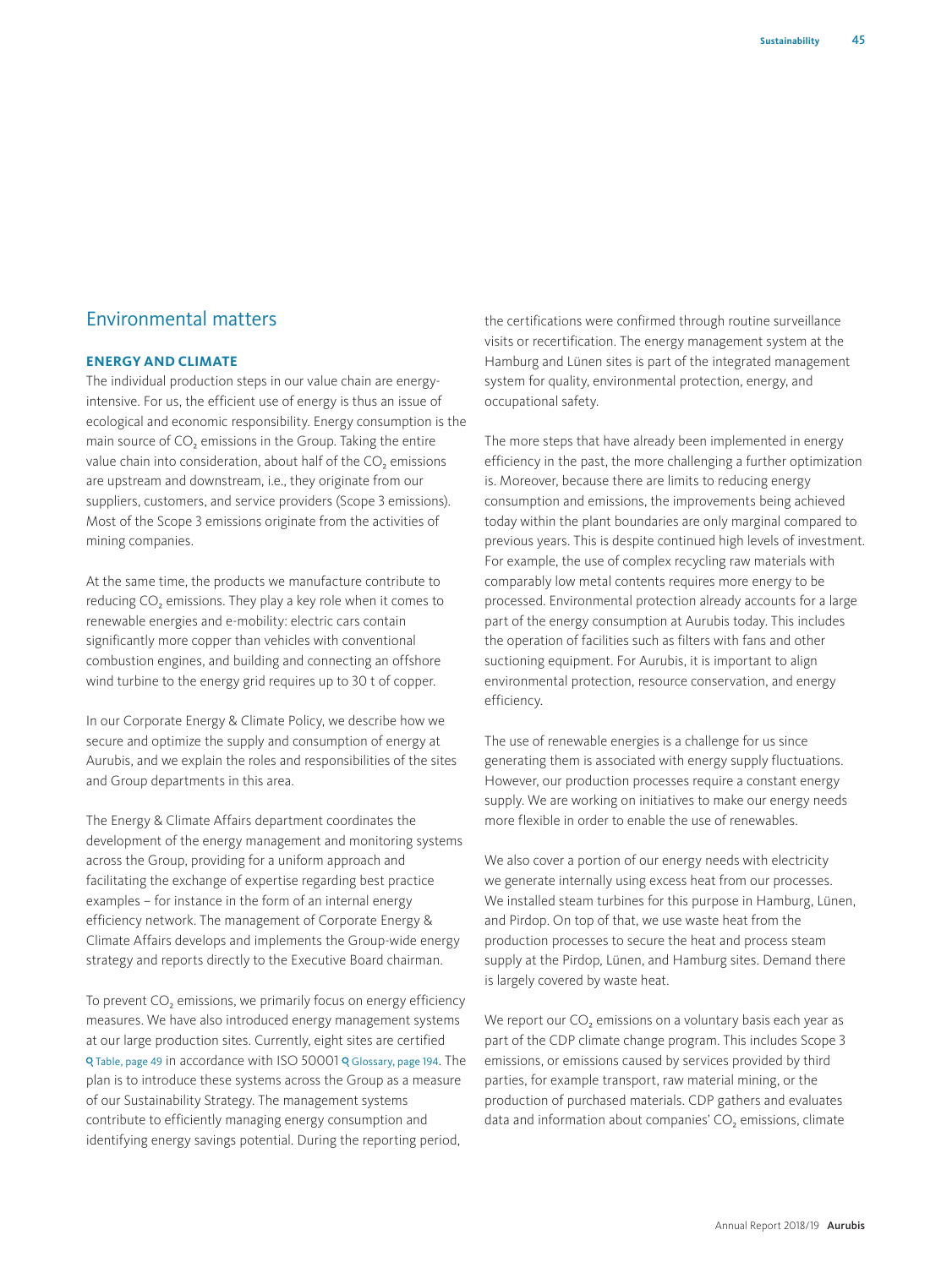risks, and reduction targets and strategies, and assesses their responsibility in the supply chain Q Page 53.

## Key measures of the Sustainability Strategy 2018–2023 and their status in fiscal year 2018/19

» *Introducing the ISO 50001 standard for energy management across the Group*

In the reporting period, eight sites were certified in accordance with ISO 50001. At the other sites, the substance and scope of the energy management system (EMS) in accordance with ISO 50001 were introduced in an internal workshop. A project plan for introducing the EMS has already been developed for the Pirdop site. Q Certifications by site, page 49

» *Increasing flexibility in electricity purchasing (10% target by FY 2022/23)*

To enable the use of renewable energies, we are arranging a more flexible electricity feed-in to be able to react to fluctuating availability. We are participating in the project NEW 4.0, among others, which is funded by the German Federal Ministry for Economic Affairs and Energy. The goal of the project is to supply the entire region of Hamburg and Schleswig-Holstein with regenerative electricity in a safe, costeffective, and environmentally sound manner. This calls for a flexible and intelligent network of electricity producers and consumers. As part of NEW 4.0, Aurubis commissioned a study to demonstrate the limits and the potential of making electricity consumption more flexible at the Hamburg plant. Furthermore, a power-to-steam facility (electrode boiler) was installed at the Hamburg plant. During periods of surplus renewable energy in the grid, the facility converts the energy into steam for internal processes. Over 10% flexibility has been achieved for the Hamburg plant already.

**»** *Reducing CO<sub>2</sub> emissions by 100,000 t through energy efficiency projects and internal electricity projects by 2022/23 (compared to FY 2012/13)* Target achievement is at 74%.

#### » *Energy efficiency projects*

In October 2018, Hamburg's HafenCity East neighborhood began receiving CO<sub>2</sub>-free industrial heat from the Aurubis plant in Hamburg. Each year, about 160 million kWh of heat is extracted from the processes, equivalent to a more than 20,000 t reduction in CO<sub>2</sub> annually. Roughly half of this reduction comes from saving the natural gas that was previously required to produce steam on the plant premises. The other half of the CO<sub>2</sub> reduction comes from the transmission of external heat to the HafenCity East neighborhood, which replaces the conventional fuels used to generate district heating. The Industrial Heat project has already garnered a great deal of recognition among expert circles, receiving the following honors in the past year:

- › Energy Efficiency Award 2018 from the German Energy Agency, in the category "Energy Transition 2.0"
- German Renewables Award 2018 from the Renewable Energy Hamburg Cluster, in the category "Project of the Year"
- › Flagship Project for Energy-Efficient Waste Heat for the German Energy Agency since 2017
- › ener.CON Europe Award 2019 from we.CONECT
- › First prize in the 2019 Responsible Care competition of the northern German branch of the Chemical Industry Association (VCI Nord)
- › EU Sustainable Energy Award 2019 finalist
- » *Investigating processes and electricity consumption in relation to the German government's Climate Action Plan 2050 and analyzing the requirements for new investments (starting fiscal year 2018/19)*

Studies at association level and at company level have been commissioned and are currently underway.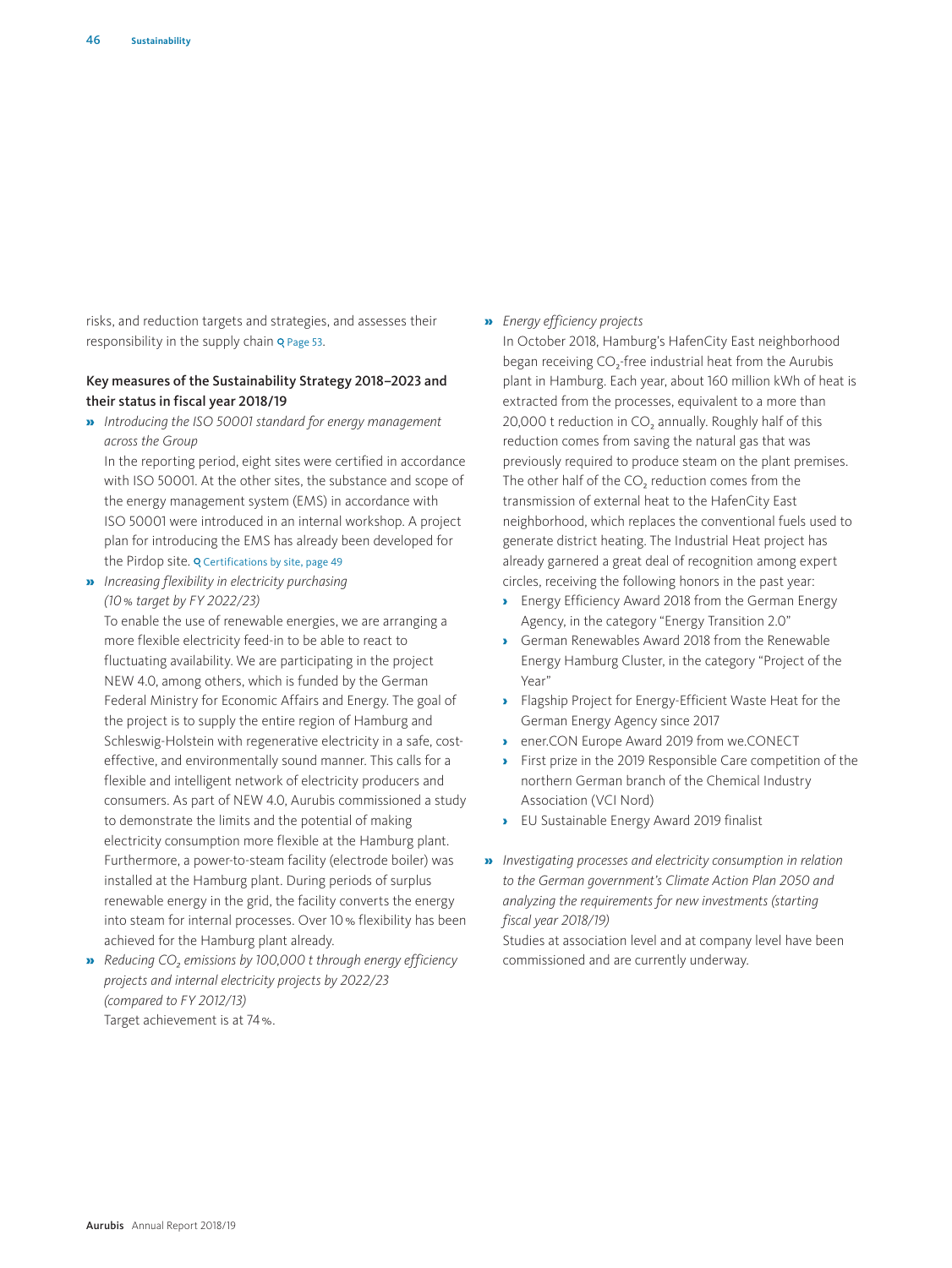# KPIs: Energy consumption<sup>1</sup>

| in million MWh               | 2018 | 2017 | 2016 |
|------------------------------|------|------|------|
| Primary energy consumption   | 1.75 | 1.66 |      |
| Secondary energy consumption | 1.77 | 188  | 173  |
| Total energy consumption     | 3.51 | 3.54 | 345  |

#### $CO<sub>2</sub>$  emissions<sup>1</sup>

| in 1,000 t CO <sub>2</sub>                                                                                          | 2018  | 2017  | 2016  |
|---------------------------------------------------------------------------------------------------------------------|-------|-------|-------|
| Scope 1 (emissions produced as a<br>direct result of burning fuels in the<br>company's own facilities) <sup>2</sup> | 522   | 517   | 508   |
| Scope 2 (emissions related to<br>purchased energy, e.g., electricity)                                               | 936   | 1.048 | 1,014 |
| Total (Scope 1+2)                                                                                                   | 1.459 | 1.565 | 1.522 |

 $1$  Aurubis reports the energy KPIs and CO<sub>2</sub> emissions for the production sites that are majority-owned (> 50 %) by Aurubis Q Sites and employees, page 65. This reflects most of the energy consumption because the volume at the sales offices is negligible in comparison. In contrast to the Non-Financial Report for fiscal year 2017/18, the KPIs reported this year don't include Schwermetall Halbzeugwerk GmbH & Co. KG, in which Aurubis holds a 50% stake.

<sup>2</sup> Emissions from diesel vehicles in accordance with the emission trading system are not included in the direct  $CO<sub>2</sub>$  emissions. However, they make up a very small percentage compared to other sources.

#### **PROTECTION FROM ENVIRONMENTAL IMPACT**

As a producer of copper and other metals, we are aware of our environmental responsibility. We have therefore set ourselves the target of conserving resources and maintaining a clean environment for future generations. This applies not only to our own processes but to those along the value chain as well Q Human rights, pages 52-53.

The chief operations officer and Corporate Environmental Protection management are responsible for the strategic positioning of environmental protection in the Group. Environmental officers oversee the environmental protection duties at the individual production sites Q Sites and employees, page 65.

The principles of our Corporate Environmental Protection Guidelines provide a framework for safeguarding our uniform, Group-wide environmental standards. They are enshrined in the Corporate Policy on Environmental Protection. We have set Group-wide targets in environmental protection. We implement corresponding local measures at the production sites to achieve these targets. Environmental performance is monitored and controlled using key environmental parameters, which are regularly recorded at the production sites and verified by external inspectors.

The main standards for our production processes are outlined in the permits issued by the governmental authorities. The baseline includes European regulations on immissions, emissions, water, waste, and disruptions, as well as their implementation in national law, plus the European chemical regulation REACH.

Most of our sites have environmental management systems in accordance with ISO 14001/EMAS Q Glossary, page 194 Q Certifications by site, page 49. At the Hamburg and Lünen sites, these are part of the integrated management system for quality, environmental protection, energy, and occupational safety. During the reporting period, the certifications were confirmed through routine surveillance visits or recertification.

In addition to fulfilling legal requirements, the management systems help us improve our environmental performance. They assist us in recognizing potential improvements and, in the case of deviations from specified targets, in initiating corrective actions. We continuously inform our employees about environmental and energy-related topics and train them accordingly. Moreover, emergency drills are carried out regularly, which we document and evaluate.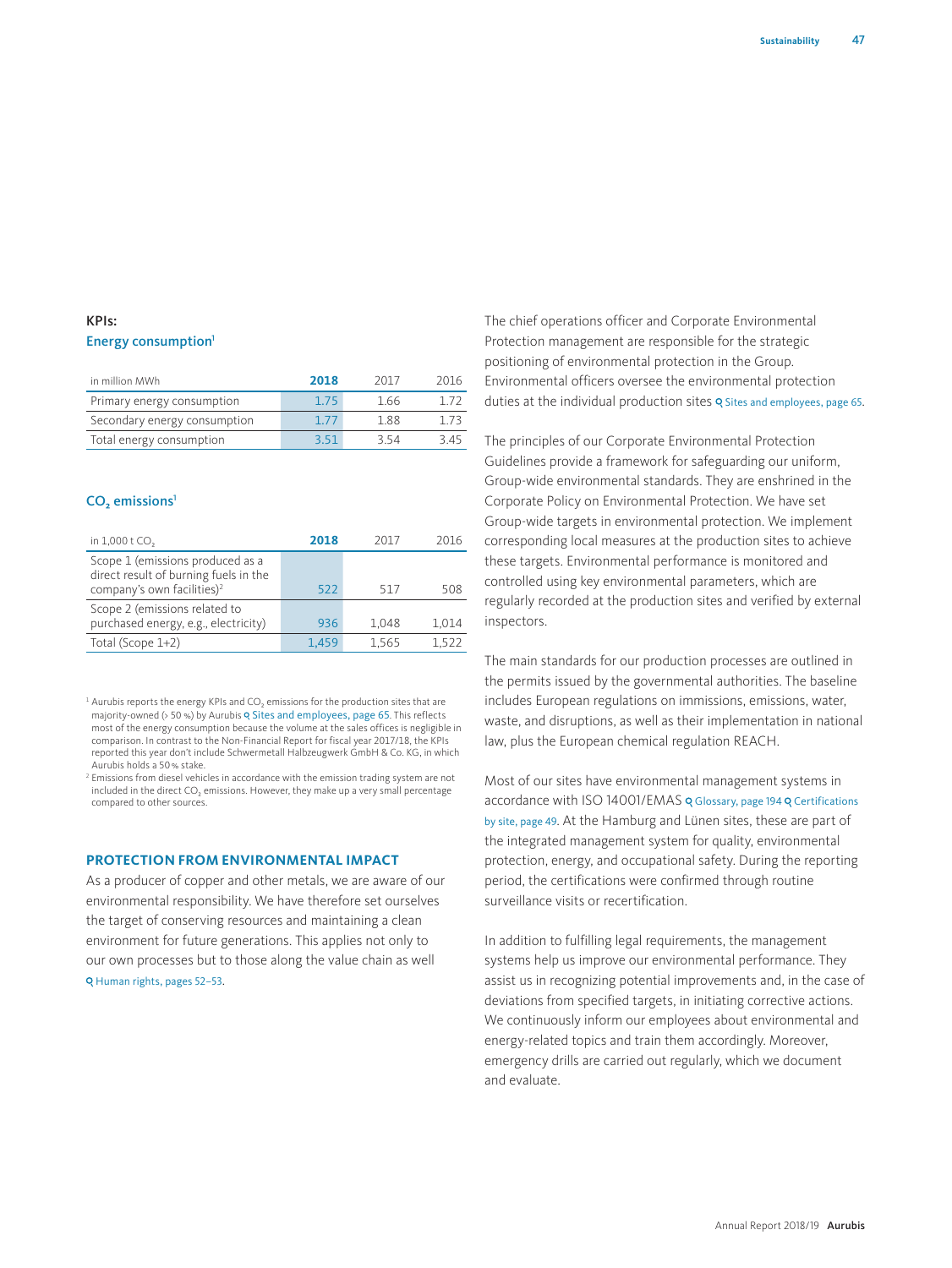Our efforts are paying off, with specific dust emissions for primary and secondary copper production Q Glossary, page 195 having been reduced by 95% compared to the reference year 2000. The emission reduction programs of the last few years will continue. In addition to reducing emissions to air, we have also made significant improvements in water pollution control. We have reduced metal emissions to water in copper production processes from 7.2 to 1.1 g per t of copper output since 2000. This is a decline of 85%.

In early 2019, the Hamburg Environmental Authority published that measurements taken at the Veddel measuring station in 2018 exceeded the target for arsenic in particulate matter in the ambient air. As in past years, our Hamburg plant adhered to and fell significantly below the legal limits prescribed for all of the emissions permitted for the operation of our facilities. Nevertheless, we will continue to actively implement additional emission reduction measures to ensure that the measurements at the Veddel measuring station continue to fall below the targets, even in unfavorable climate conditions (as in 2018).

Dialogue with governmental authorities and the public is important to us, which is why we are involved in public projects. For example, since 2013 we have participated in the EU projects OrganisationEnvironmental Footprint and Product Environmental Footprint, which seek to achieve an environmental balance in organizations and products. In 2018, the two pilot projects we participated in were successfully concluded when the results were accepted by the official supervisory bodies. We plan to take part in the next phase of the Environmental Footprint as well and contribute our experience in this area. Furthermore, we carried out a life cycle analysis for copper cathodes and published the results in the Aurubis AG Environmental Statement. The numbers show that the footprint of the Aurubis cathodes is smaller than the average cathode produced by the members of the International Copper Association (ICA)<sup>1</sup>.

## Key measures of the Sustainability Strategy 2018–2023 and their status in FY 2018/19

- » *Introducing the ISO 14001 standard for environmental management systems across the Group* Twelve sites were certified in accordance with ISO 14001 in fiscal year 2018/19 o Certifications by site, page 49.
- » *Reducing specific metal emissions to water in multi-metal production with site-specific projects and individual measures* Status in 2018: 52% reduction (target: 40% by 2022, base year: 2012)

One measure to reduce metal emissions to water was to install a new sand filter in the existing treatment plant for industrial wastewater at the Pirdop site. Commissioning is expected in late 2019. This should reduce emissions from undissolved substances.

» *Reducing specific dust emissions to air in multi-metal production with site-specific projects and individual measures*  Status in 2018: 13.4% reduction (target: 15% by 2022, base year: 2012)

For example, a new facility for cooling converter slag in pots was built at the site in Pirdop, Bulgaria. Commissioning is expected in late 2019. This project contributes to a further reduction in fugitive emissions.

» *Reducing specific SO*2 *emissions to air with planned site-specific projects and individual measures* The new facility for cooling converter slag mentioned above also contributes to reducing SO<sub>2</sub> emissions.

1 ICA – International Copper Association: Copper Environmental Profile, Sept. 2017.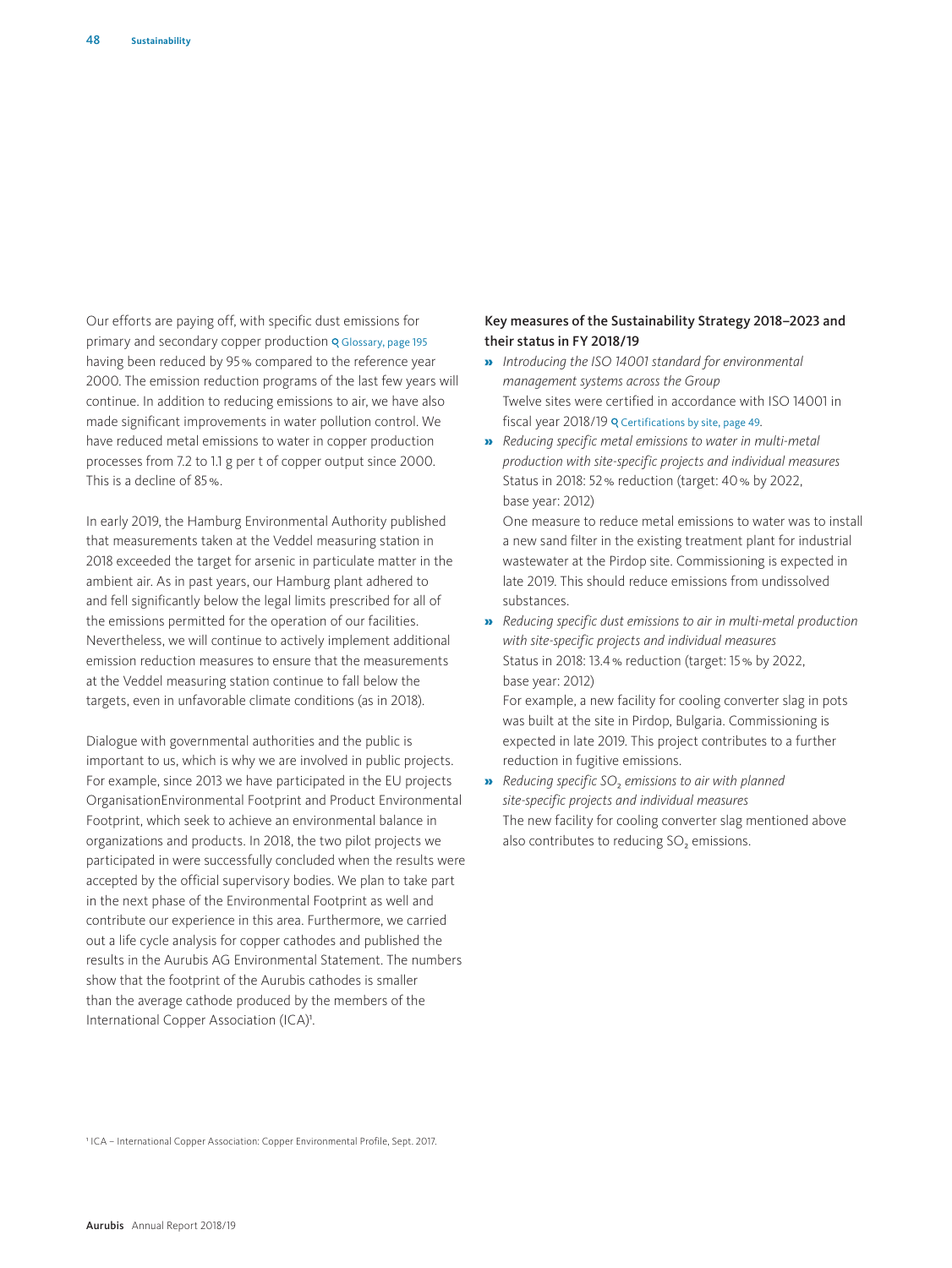# KPIs: Specific emissions from copper production

| in g/t of copper<br>output               | 2018 | 2017 | 2016 | 2015 | 2014 | 2013 |
|------------------------------------------|------|------|------|------|------|------|
| Dust emissions <sup>1</sup>              | 63   | 56   | 60   | 55   | 55   |      |
| Metal emissions to<br>water <sup>2</sup> |      |      |      |      |      |      |

<sup>1</sup> The KPIs relate to the copper production sites, i.e., to primary and secondary

copper production at the Hamburg, Lünen, Olen, and Pirdop sites. <sup>2</sup> In our reporting, we refer to the copper production sites that discharge directly into water. These sites are Hamburg, Olen, and Pirdop. In Lünen, wastewater is directed to the public sewer system after being treated on the plant premises.

#### Certifications by site

|                                          |            |           |           |                |            |      | ISO 45001/<br><b>OHSAS</b> |
|------------------------------------------|------------|-----------|-----------|----------------|------------|------|----------------------------|
| Site                                     | EMAS       | ISO 14001 | ISO 50001 | ISO 9001       | IATF 16949 | EfbV | 180013                     |
| Hamburg, headquarters (DE)               | v          | v         | v         |                |            |      |                            |
| Lünen (DE)                               |            |           | v         |                |            |      |                            |
| Pirdop (BG)                              |            |           |           |                |            |      | $\sqrt{4}$                 |
| Olen (BE)                                |            |           |           |                |            |      |                            |
| Emmerich, Deutsche Giessdraht (DE)       |            |           | V         |                |            |      |                            |
| Avellino (IT)                            | $\sqrt{ }$ | M         |           |                |            |      |                            |
| Fehrbellin, CABLO (DE)                   |            |           | V         |                |            |      |                            |
| Nersingen, Strass, CABLO (DE)            |            |           | v         |                |            |      |                            |
| Hamburg, E.R.N. (DE)                     |            | v         | V         |                |            |      |                            |
| Röthenbach, RETORTE (DE)                 |            |           |           |                |            |      |                            |
| Hamburg, Peute Baustoff (DE)             |            |           |           | $\mathbf{V}^1$ |            |      |                            |
| Buffalo (USA)                            |            |           |           |                | V          |      |                            |
| Zutphen (NL)                             |            |           |           |                |            |      |                            |
| Pori (FI)                                |            |           |           |                |            |      |                            |
| Stolberg (DE)                            |            |           | V         |                | V          |      |                            |
| Stolberg, Schwermetall (DE) <sup>2</sup> |            |           |           |                |            |      |                            |

1 For the sale of iron silicate granules used to produce blasting abrasives.

<sup>2</sup> Not majority-owned by Aurubis (50 % stake).<br><sup>3</sup> The slitting center in Dolný Kubín is also certified in accordance with OHSAS 18001.<br><sup>4 Valid starting October 1, 2019.</sup>

<sup>4</sup> Valid starting October 1, 2019.

#### **Explanation:**

EMAS: system of specifications for environmental management systems.

ISO 14001: standard for environmental management systems.

ISO 50001: standard for energy management systems.

ISO 9001: standard for quality management systems.

IATF 16949: standard for quality management systems in the automotive industry, based on ISO 9001. EfbV: Ordinance on Specialized Waste Management Companies (German certificate).

ISO 45001: standard for occupational safety management systems.

OHSAS 18001: standard for occupational safety management systems.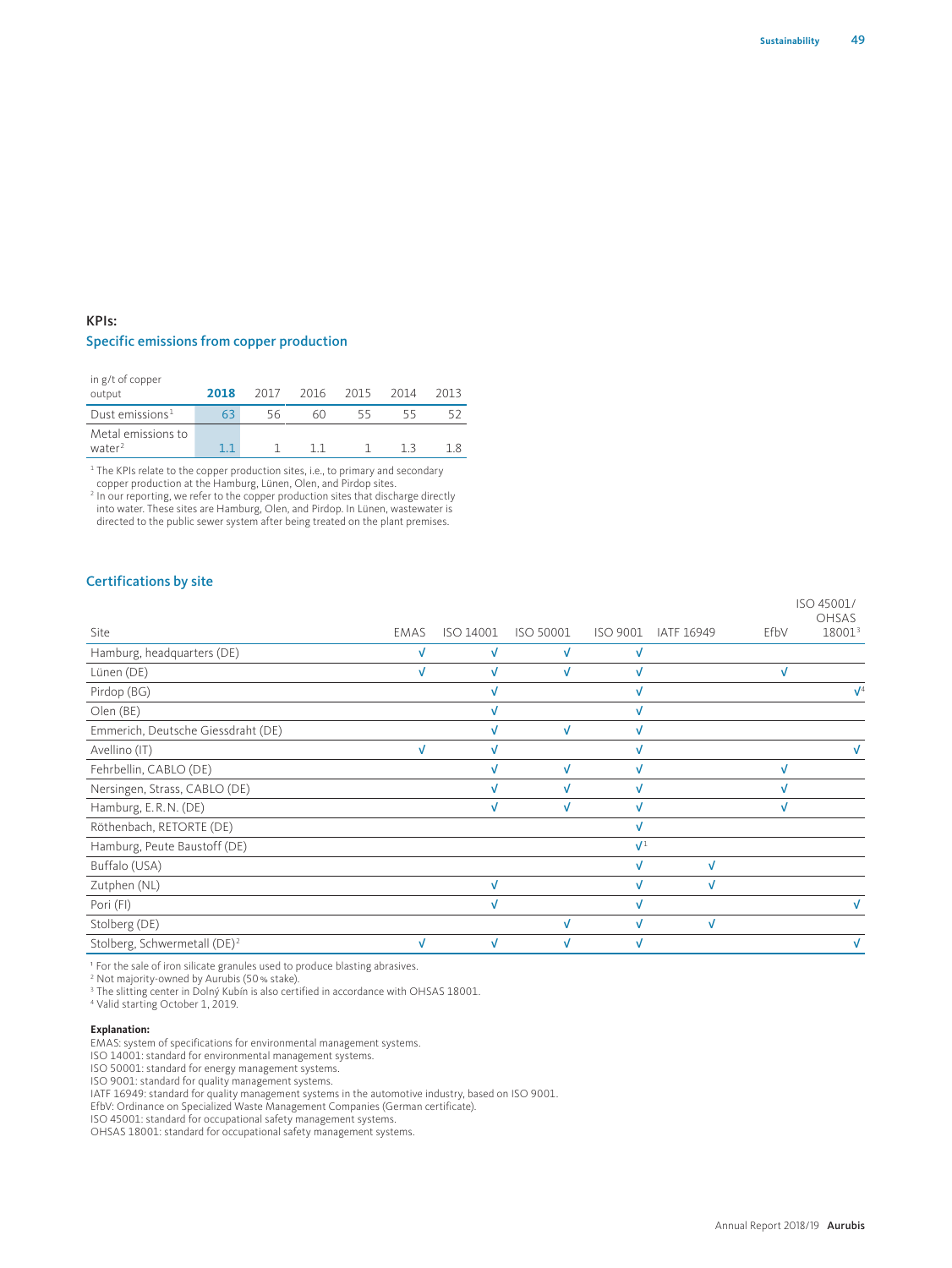#### **RECYCLING SOLUTIONS**

We invest in our multi-metal recycling and, in this way, contribute to a circular economy and thus to the conservation of natural resources beyond our key expertise in copper recycling.

In addition to the processing of copper concentrates, the recycling of copper scrap, copper alloy scrap, and other secondary raw materials is a key business area at Aurubis. Copper is a metal that can be recycled as often as desired without a loss of quality. This means that copper of the highest purity can be produced from recycling materials again and again. Furthermore, copper is one of the base metals used to recover or extract a number of other accompanying elements such as gold, silver, nickel, tin, lead, or zinc.

Among the secondary raw materials we process are complex materials Q Glossary, page 194 from end-of-life products. These come from sources such as electronic devices, vehicles, and other items used daily and consist of material combinations that include plastics, ceramic, or glass. Separating them into material and product streams by type in order to reuse them is a significant challenge. We utilize highly developed mechanical, physical, and metallurgical separating and refining processes in different combinations for this purpose as part of our multi-metal recycling.

Our Commercial division is responsible for sourcing recycling materials for the Group. This is divided into the areas Recycling Raw Materials (which handles the material supply for the smelters), Marketing Cathodes (which supplies the production facilities with cathodes and "direct melt" raw materials), and Product Sales & Marketing with the function Customer Scrap Solutions.

This organization aligns with our recycling approach: we use secondary materials from production and from end-of-life products as raw materials. Especially in the marketing of our products and in our customer relationships, we include the return of the metals in our thinking. We provide individualized solutions for taking back recycling materials that accumulate in the processing of our copper products as well as other metals in

the different value-added stages that take place with our product customers and their customers. Depending on the value-added stage, materials are accumulated with very high copper contents, such as Millberry scrap, which can be immediately directed to the copper production process, or more complex or alloyed recycling raw materials that can also be smelted, such as copper- and precious metal-bearing stamping waste, alloy scrap, slags from foundries, and other industrial residues like used catalysts and galvanic slimes.

As part of our "closing-the-loop" activities, we build up partnerships through which we not only sell our products but also take back recycling raw materials customers accumulate, in addition to other service offerings.

Aurubis processes recycling materials at different sites. The managers of these sites report to the chief operations officer. Smaller subsidiaries such as CABLO, Elektro-Recycling Nord (E.R.N.) and RETORTE report to the management of the Recycling Raw Materials and/or Precious & Minor Metals departments in the Commercial division.

Our sites in Lünen (Germany) and Olen (Belgium) specialize in processing recycling raw materials, which are the primary feedstock at our largest recycling plant, the Aurubis recycling center in Lünen.

The plant in Lünen was certified by TÜV Nord in accordance with the WEEE End Processor Standard in 2015 (WEEE = Waste Electrical and Electronic Equipment). This is a voluntary standard for the processing of WEEE materials containing copper and precious metals, such as circuit boards. We helped develop the standard and thus support the installation of organized recycling and disposal processes through compulsory standards. Since December 2018, the plant has been certified through WEEELABEX in accordance with the related European series of standards EN 50625.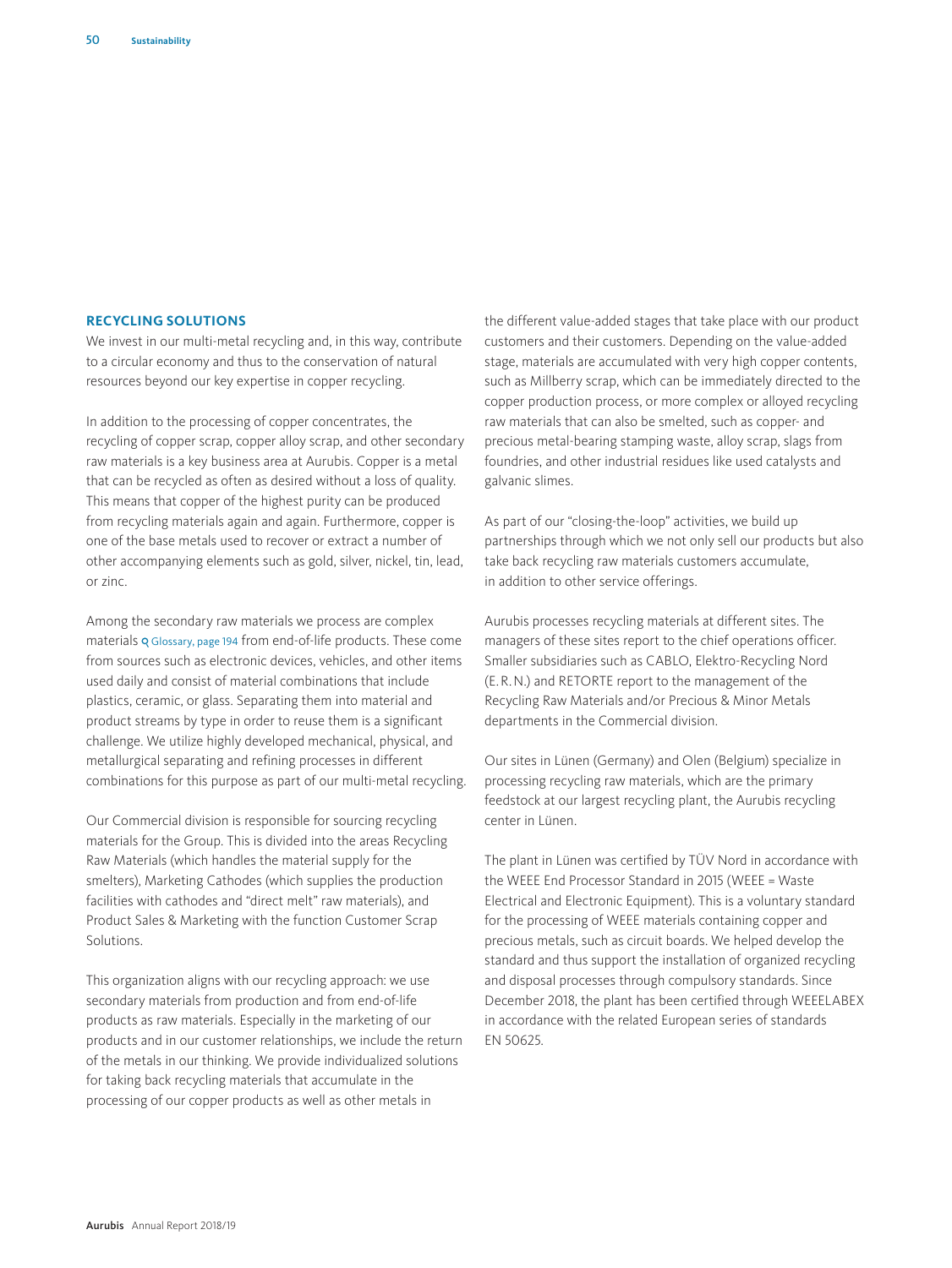Moreover, we have two companies with unique recycling expertise within the Group: our subsidiary CABLO specializes in recycling cable production waste and end-of-life cable scrap, while E.R.N. focuses on recycling electrical appliances and electronic devices of all kinds.

The Hamburg and Pirdop sites also process recycling raw materials to produce cathode copper and precious metals. Though the primary smelters utilize copper concentrates as their main feed material, they also use copper scrap to a certain extent because it is ideal for process cooling and therefore enables particularly energy-efficient processing.

We and 22 national and international partners are participating in the European research project FORCE – Cities Cooperating for Circular Economy. The project's goal is to develop new concepts to avoid and treat waste, specifically when it comes to the material streams related to plastic, biomass, end-of-life electrical appliances, and wood. As a multi-metal recycler, Aurubis supports the project with its expertise for the purpose of improving the recycling of strategic metals (e.g., copper and gold) through the best possible collection and dismantling system for waste electrical and electronic equipment.

## Key measures of the Sustainability Strategy 2018–2023 and their status in fiscal year 2018/19

- » *Increasing the volume of complex recycling materials sourced* Raw material sourcing and processing are changing due to the rising complexity of the raw materials; we consider this fact both a challenge and an opportunity and address it with our own preparation techniques and collaboration with partners who operate their own processes to enrich metals in raw materials.
- » *Establishing and developing "closing-the-loop" systems as a result of new or intensified cooperation with original equipment manufacturers (OEMs), retailers, or copper product customers* We integrated this target in our strategic approach in the Product Sales & Marketing department in the past fiscal year. Magazine 2018/19, pages 28–32

# Social matters

#### **SOCIAL ENGAGEMENT1**

Social engagement is a fixed component of our company identity. We fulfill our responsibility within society – as an employer, as a business partner, as a neighbor, and as a member of society – throughout the entire value chain.

We have set the target of contributing to a livable environment for future generations, focusing on areas of action that are linked with Aurubis' key areas of expertise. We want to promote enthusiasm for our company and for our work and present ourselves as a responsible, committed company.

Projects and partners are selected according to established criteria outlined in our Sponsoring Policy, which also defines responsibilities in the Group. The Event Management & Sponsoring division is responsible for our social engagement and reports to the vice president overseeing Investor Relations & Corporate Communications. This function then reports directly to the Executive Board chairman so that he is included in our social activities and related budget decisions. A Sponsoring Committee made up of appointed members from Event Management & Sponsoring, Communications, Sustainability, and Corporate Compliance makes decisions about project support that exceeds a certain level set internally.

Apart from projects at Group level, our sites also get involved at the local level using their own budgets. Our Sponsoring Policy applies to these projects as well, which, in addition to the three Group-wide focuses, also concentrate on culture, sports, or our core business.

<sup>1</sup> Topic not material for Aurubis within the meaning of the CSR Implementation Act.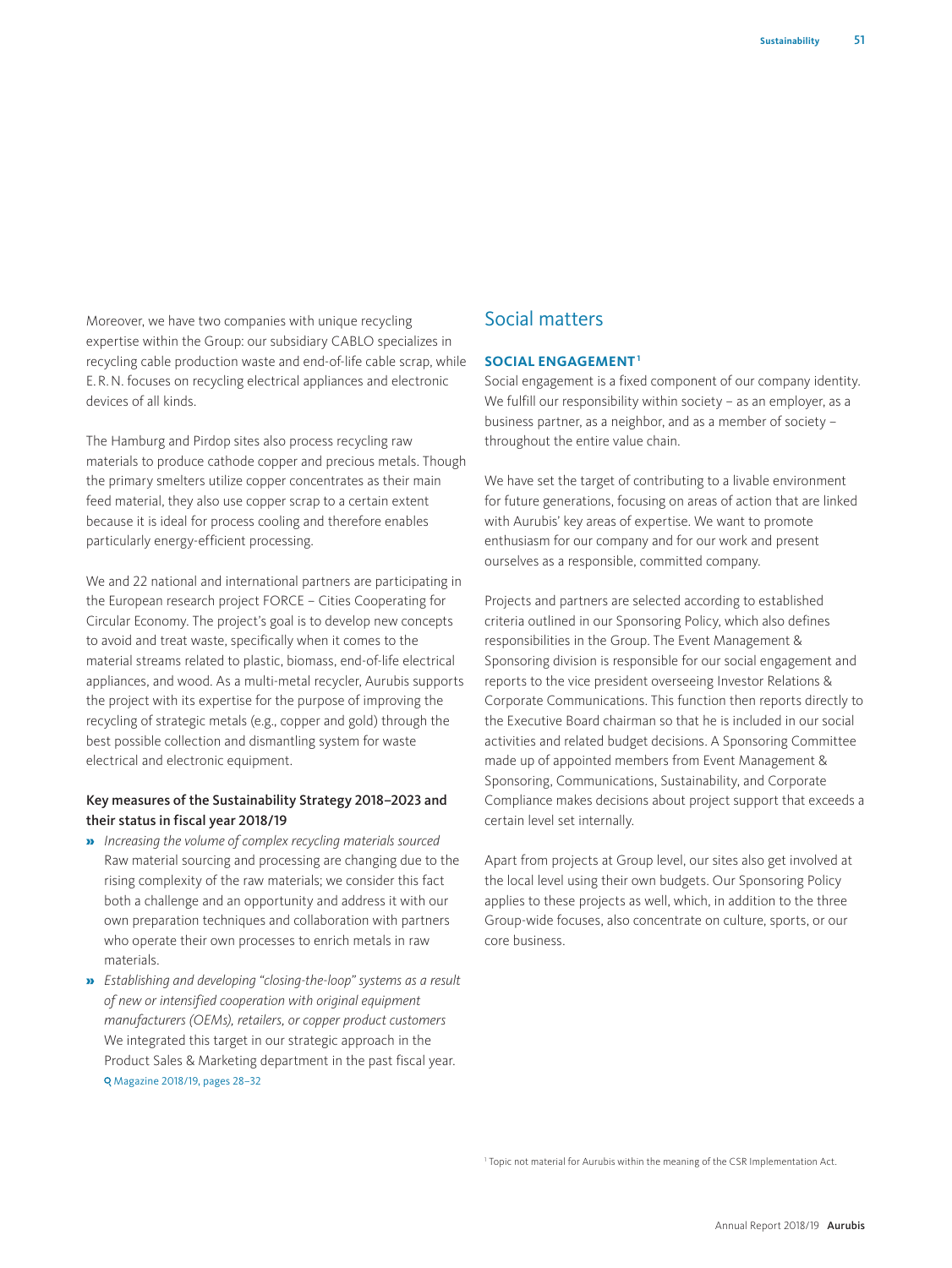# Key measures of the Sustainability Strategy 2018–2023

» *Developing and implementing the sponsoring concept "together we care" for social engagement at Group level (by fiscal year 2018/19)*

In fiscal year 2018/19, we adopted and released our new strategy for social engagement, called "together we care." We are focusing our involvement on the areas of knowledge, the environment, and participation, in line with our company strategy.  $\Box$  www.aurubis.com/togetherwecare

## Project examples in the reporting period

In Hamburg, we support the project Bridge & Tunnel. A key aspect of the project is the recycling of reusable materials. Old textiles and leftover material are processed into accessories, clothing, and home textiles in Hamburg-Wilhelmsburg. Bridge & Tunnel creates permanent jobs for people who are not employed on the primary labor market for various reasons and for individuals with an  $immigration$  background.  $\Box$  www.bridgeandtunnel.de/en

Aurubis Bulgaria supported the renovation of a convent in Zlatitsa during the reporting period. The support provided is part of Aurubis Bulgaria's local sponsoring strategy of helping restore cultural and historic places in the region in order to develop a local network of tourist destinations. The purpose of this network is to promote regional development.

Aurubis Belgium supports the local social organizations Welzijnsschakels and Sociale dienst Olen, which have the shared goal of providing assistance to prevent poverty in Belgium, particularly among older people and families.

 www.welzijnsschakels.be/regios/groepen/antwerpen/welzijnsschakel-olen www.desocialekaart.be/ocmw-olen-sociale-dienst-525670

Starting in the past fiscal year, Aurubis has also been involved in key supply countries in South America, especially Peru and Chile.

In Peru, Aurubis supports a holistic education program of the foundation Fundación Niños del Arco Iris in the Urubamba District. In addition to conveying knowledge and directly including the families involved, the project also focuses on health issues.  $\Box$ www.ninosdelarcoiris.com/en

Near Arequipa in Peru, Aurubis supports a water project in the Salinas y Aguada Blanca National Reserve. The goal of the project is to use natural resources sustainably and to maintain and protect biodiversity with the direct involvement of local citizens. www.descosur.org.pe/rnsab/

In Chile, Aurubis supports the development of dual occupational training for agriculture following the German model at the Liceo Jean Buchanan school in the O'Higgins Region (Chile). chile.ahk.de/es/infocenter/noticias/noticias/aurubis-ag-firma-acuerdocon-camchal-para-fomentar-la-capacitacion-tecnica-en-liceo-de-peumo/

# Human rights

Aurubis respects human rights and advocates for their protection. We reject any form of discrimination, forced labor, or child labor. We respect the rights of indigenous populations. Compliance with the internationally recognized core labor standards of the International Labour Organization (ILO) are of fundamental significance. This is enshrined in our Code of Conduct. The entire Executive Board bears responsibility for the respect of human rights in our business activities.

We have been committed to the United Nations Global Compact since 2014 and thus to working on implementing its Ten Principles related to human rights, labor, the environment, and anticorruption. These Ten Principles are derived from the Universal Declaration of Human Rights, the ILO Declaration on Fundamental Principles and Rights at Work, the Rio Declaration on Environment and Development, and the United Nations Convention against Corruption.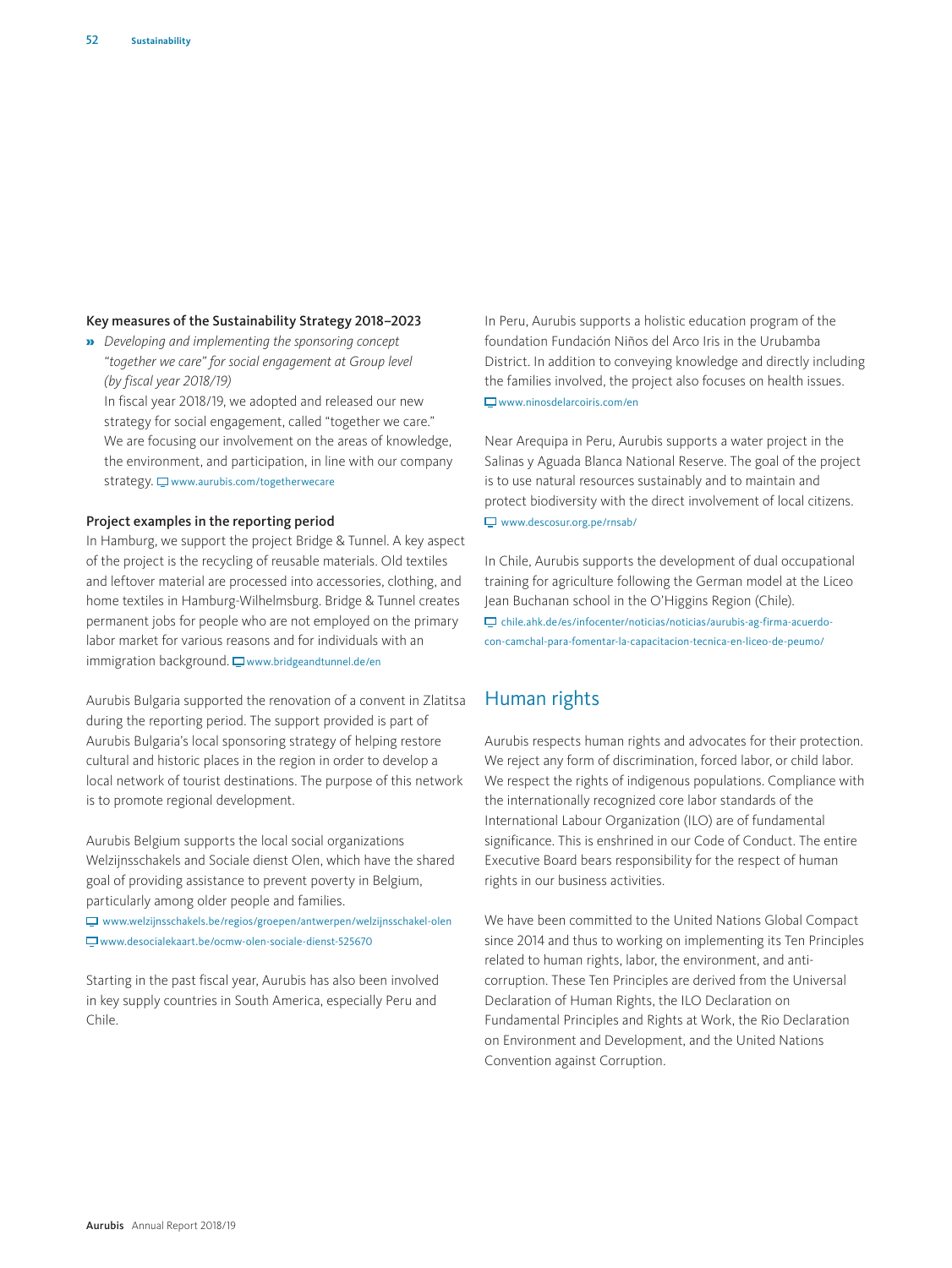Our Code of Conduct and the company values, PRIMA & Glossary, page 195 are the basis for our responsible conduct, including with regard to human rights. PRIMA stands for Performance, Responsibility, Integrity, Mutability, and Appreciation. We call on all employees to report cases of discrimination to their HR departments or the chief compliance officer. Our employees and business partners can report these types of cases anonymously through our whistle-blower hotline as well.

Our efforts regarding respect for human rights focus on our supply chain.

#### **RESPONSIBLE SUPPLY CHAIN**

In our view, our responsibility to uphold human rights extends to the supply chain. Aurubis sources metal-bearing raw materials worldwide. In some cases, our metals come from countries with a higher risk of human rights violations, non-compliance with social and environmental standards, or corruption. One of our objectives is to manage our global sourcing of primary and secondary raw materials responsibly, taking the respective impact on the social environment, the natural environment, and economic aspects into account.

We have implemented Aurubis Business Partner Screening to fulfill our due diligence obligation. This tool enables us to analyze our business partners' integrity in relation to social and ecological criteria. The focus of the process is on the topics of compliance, corruption, human rights violations, and the environment. Based on this assessment, management decides on possible contracts or restrictions. For existing business partnerships, the analysis is repeated regularly depending on the original risk. The screening is

based on the principles of the OECD. Since 2013, Aurubis' gold production has been annually certified as conflict-free according to the standards of the London Bullion Market Association (LBMA). The certificate verifies the effectiveness of our due diligence process with regard to gold production. Suppliers of other raw materials go through a comparable process as those who supply gold-bearing raw materials.

# Key measures of the Sustainability Strategy 2018–2023 and their status in FY 2018/19

- » *Introducing the Aurubis Business Partner Code of Conduct across the Group (by FY 2018/19)* The Code of Conduct was introduced.
- » *Implementing Aurubis Business Partner Screening across the Group*

The screening has already been expanded to include the key sites Olen and Pirdop.

- » *Including human rights, environmental protection, and safety clauses1 in supply contracts for primary raw materials* During fiscal year 2018/19, the percentage of contracts with primary raw material suppliers including the corresponding clause was over 80% (target: 100% by FY 2022/23).
- » *Identifying a suitable sector solution*  Aurubis is a member of the International Copper Association (ICA). In 2019, the ICA introduced the concept of the Copper Mark, which will entail a review of the sustainability standards of copper production sites including mines, smelters, and refineries. We support the initiative and are actively monitoring the development process as a member of the ICA.

<sup>&</sup>lt;sup>1</sup> We expect our suppliers of primary raw materials to follow not only local laws but also UN sanctions and trade restrictions, as well as UN conventions related to human rights, environmental protection, and safety.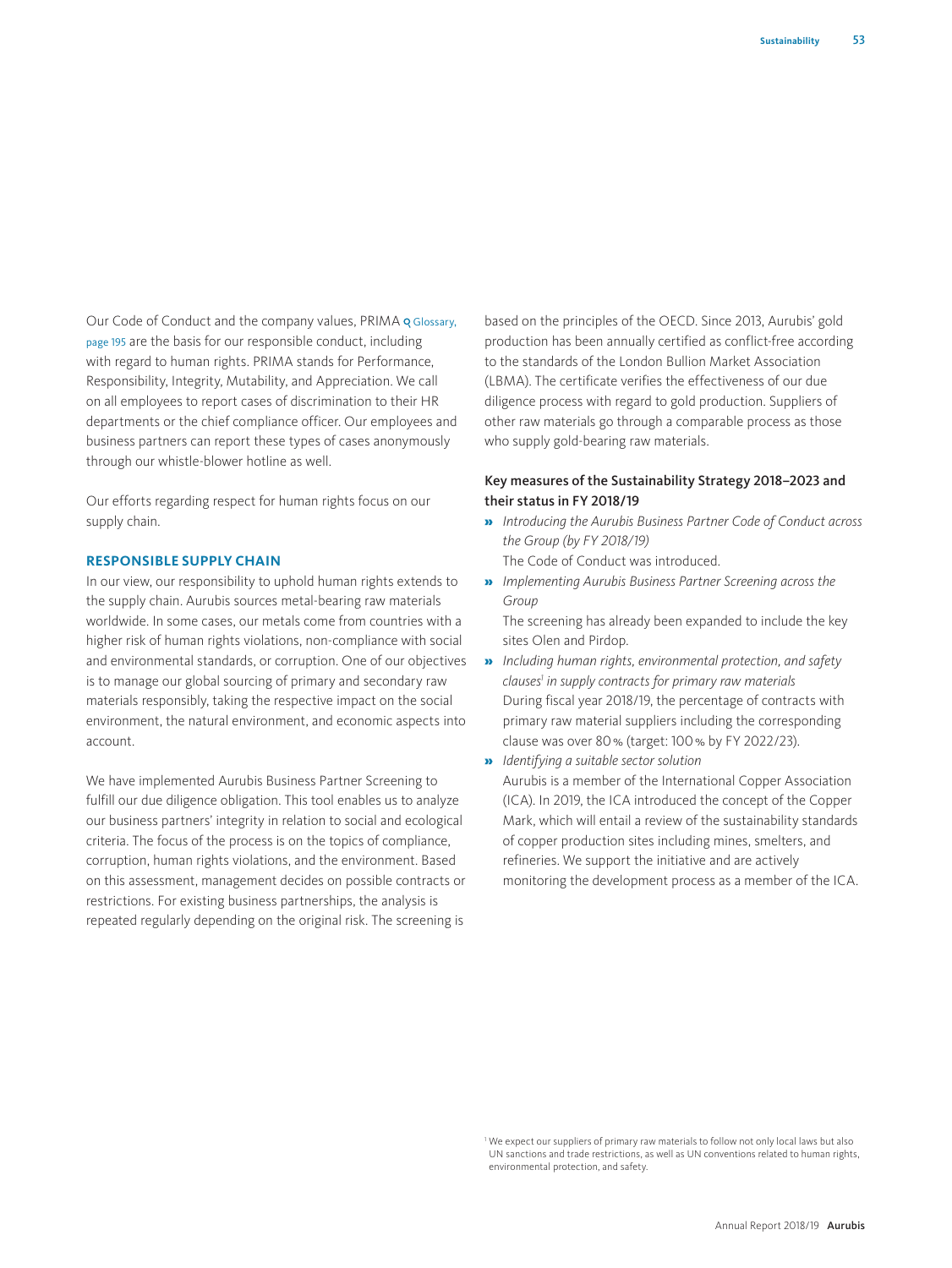# Anti-corruption

Corporate governance and the principles of responsible and sustainable company management determine Aurubis' actions. More information is available in the section **Q** Corporate Governance, pages 17–35.

Anti-corruption measures are established in Aurubis' compliance management. Compliance management forms the basis for observing legal regulations. Compliance with all legal and company guidelines and policies is our objective. Violating the law can have serious consequences – for our employees, for Aurubis as a group, and for our business partners. For us, compliance also means that we act in accordance with ethical principles and our defined company values, as well as with internal corporate policies.

Together with the Executive Board, our compliance employees promote a compliance culture and actively strive to strengthen awareness for following rules and laws in the Group. Compliance management establishes the main targets, develops the corresponding organization, and identifies, analyzes, and communicates significant compliance risks. Our compliance program introduces principles and measures to limit risks and prevent violations. The chief compliance officer reports regularly (and as the circumstances may require) to the Executive Board and Audit Committee with regard to the compliance management system, compliance violations, and compliance-related measures. He works together closely with the employees responsible for Risk Management and Internal Audit. Within Aurubis' internal

control system, the chief compliance officer reviews potential compliance risks together with the Executive Board, the plant managers, and the heads of corporate and central functions.

The company's chief compliance officer is the central point of contact for all compliance-relevant questions and reports directly to the Executive Board. At the larger Group sites, local compliance officers are available as a point of contact for employees.

Measures include prevention, monitoring, and sanctions. Preventive measures at Aurubis comprise internal policies, guidance, and particularly the training of employees.

One of the central topics in our compliance activities is preventing corruption in our business activities. The anticorruption measures are also established in our compliance management. The Corporate Anti-Corruption Compliance Policy and the Code of Conduct for employees, both of which apply Group-wide, are at the core of the anti-corruption efforts in our business activities.

The Aurubis Code of Conduct is given to every employee. They all confirm that they have received the Code of Conduct by signing the employment contract. Training on anti-corruption and antitrust law is carried out regularly throughout the Group. As part of compliance management, the corruption risks at our sites are identified and documented by Risk Management.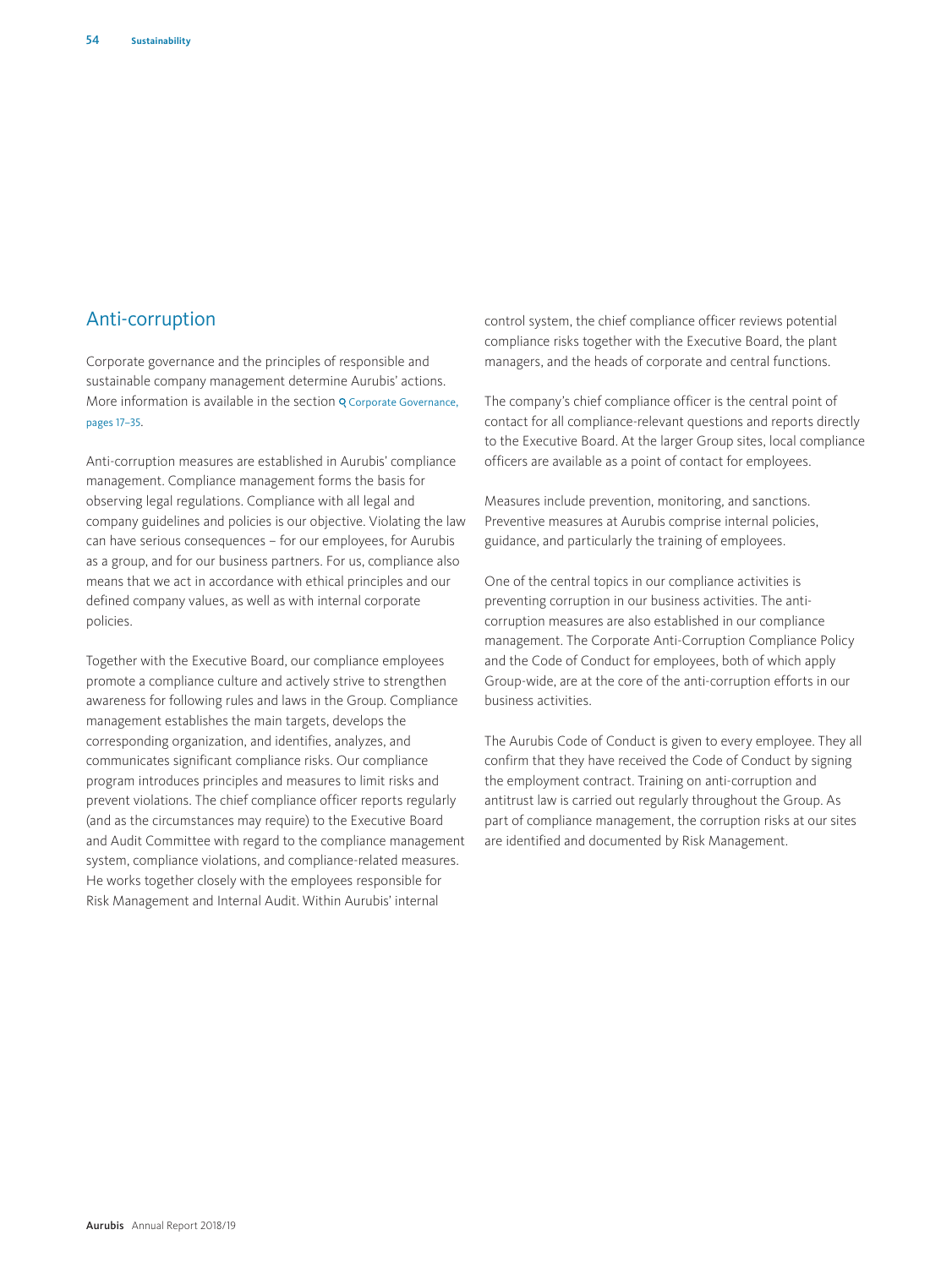Employees and business partners can make anonymous reports regarding legal violations via a whistle-blower hotline. It is also open to all of our external stakeholders. This hotline is operated by external, independent attorneys. Any tips they receive, for example regarding possible cases of corruption, discrimination, or incidents in the supply chain, are investigated. If any wrongful acts are actually proven, they can lead to warnings, dismissals, and/or damage claims. The hotline is available in English, German, and Spanish.

#### Key measures

» *Providing employees for whom the topics of anti-corruption and antitrust law are relevant due to their responsibilities with training on these topics about every three years, regardless of their level in the company hierarchy* 

In the past few years, this applied to 730 employees for anti-corruption training and to around 320 employees for antitrust law training.

# KPI

We are not aware of any antitrust or corruption cases in the reporting period.

# Limited Assurance Report of the Independent Auditor regarding the Separate Non-financial Report<sup>1</sup>

To the Supervisory Board of Aurubis AG, Hamburg

We have performed an independent limited assurance engagement on the non-financial report of Aurubis AG, Hamburg (further "Aurubis") as well as the by reference qualified parts "Foundations of the Group" and "Risk and Opportunity Report" of the Combined Management Report (further: "Report") according to §§ 315b and 315c in conjunction with 289c to 289e German Commercial Code (HGB) for the business year from October 1, 2018 to September 30, 2019.

#### **MANAGEMENT'S RESPONSIBILITY**

The legal representatives of Aurubis are responsible for the preparation of the Report in accordance with §§ 315b and 315c in conjunction with 289c to 289e HGB.

This responsibility of the legal representatives includes the selection and application of appropriate methods to prepare the Report and the use of assumptions and estimates for individual disclosures which are reasonable under the given circumstances. Furthermore, this responsibility includes designing, implementing and maintaining systems and processes relevant for the preparation of the Report in a way that is free of – intended or unintended – material misstatements.

<sup>&</sup>lt;sup>1</sup> Our engagement applied to the German version of the Report. This text is a translation of the Independent Assurance Report issued in the German, whereas the German text is authoritative.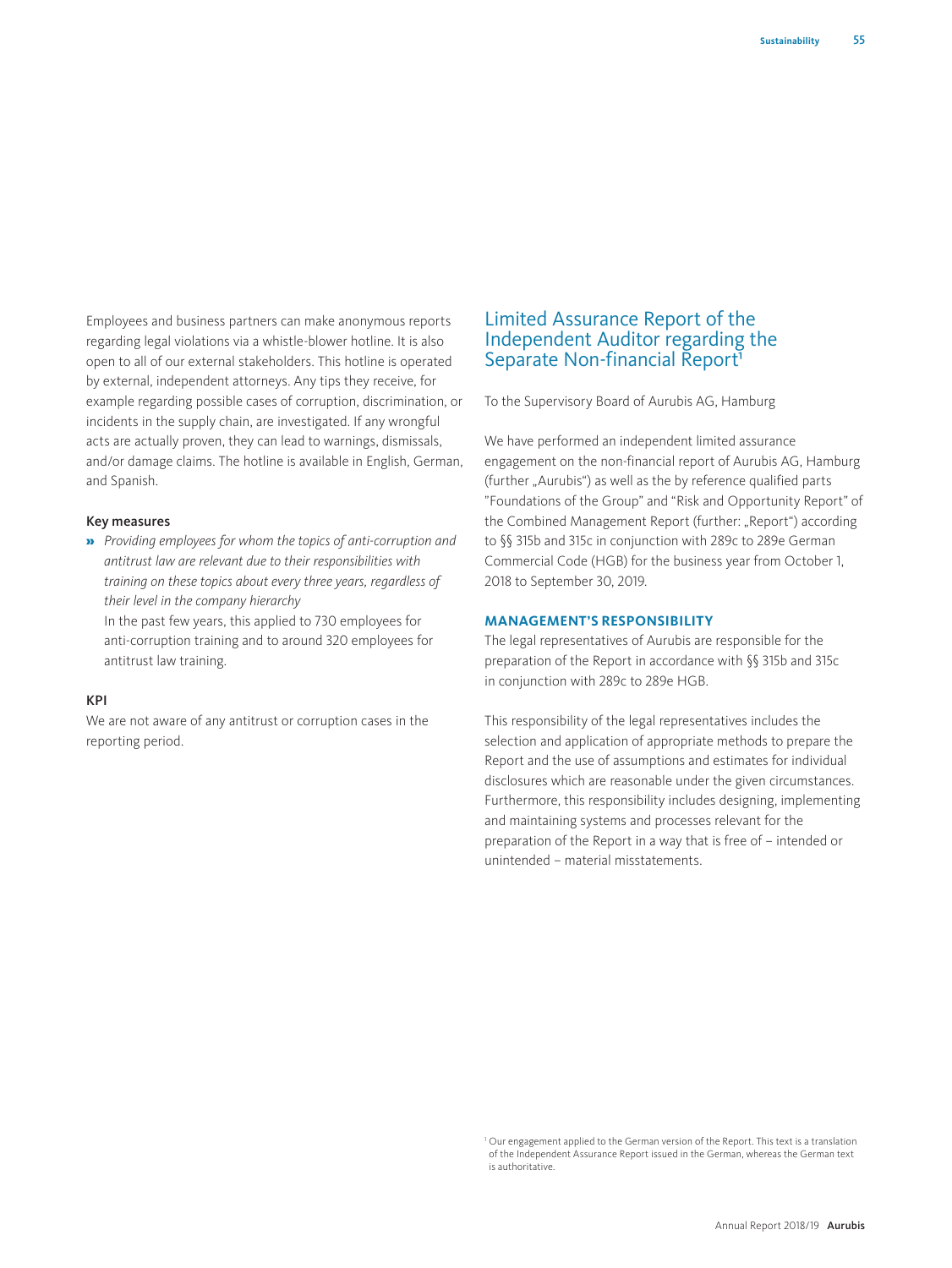# **INDEPENDENCE AND QUALITY ASSURANCE ON THE PART OF THE AUDITING FIRM**

We are independent from the entity in accordance with the requirements of independence and quality assurance set out in legal provisions and professional pronouncements and have fulfilled our additional professional obligations in accordance with these requirements.

Our audit firm applies the national statutory provisions and professional pronouncements for quality assurance, in particular the Professional Code for German Public Auditors and Chartered Accountants (in Germany) and the quality assurance standard of the German Institute of Public Auditors (Institut der Wirtschaftsprüfer, IDW) regarding quality assurance requirements in audit practice (IDW QS 1).

## **PRACTITIONER'S RESPONSIBILITY**

Our responsibility is to express a conclusion on the Report based on our work performed within our limited assurance engagement.

We conducted our work in accordance with the International Standard on Assurance Engagements (ISAE) 3000 (Revised): "Assurance Engagements other than Audits or Reviews of Historical Financial Information" published by IAASB. This Standard requires that we plan and perform the assurance engagement to obtain limited assurance whether any matters have come to our attention that cause us to believe that the Report of the entity for the business year October 1, 2018 to September 30, 2019 has not been prepared, in all material respects, in accordance with §§ 315b and 315c in conjunction with 289c to 289e HGB. We do not, however, provide a separate conclusion for each disclosure. In a limited assurance engagement the evidence gathering procedures are more limited than in a reasonable assurance engagement and therefore significantly less assurance is obtained than in a reasonable assurance engagement. The choice of audit procedures is subject to the auditor's own judgement.

Within the scope of our engagement, we performed amongst others the following assurance procedures:

- » Inquiries of personnel on corporate level, who are responsible for the materiality analysis, in order to gain an understanding of the processes for determining material sustainability topics and respective reporting boundaries of Aurubis
- » A risk analysis, including a media search, to identify relevant information on Aurubis sustainability performance in the reporting period
- » Reviewing the suitability of internally developed Reporting Criteria
- » Evaluation of the design and implementation of the systems and processes for determining, processing and monitoring disclosures relating to environmental, employee and social matters, respect for human rights, and combating corruption and bribery, including the consolidation of the data
- » Inquiries of personnel on corporate level who are responsible for determining disclosures on concepts, due diligence processes, results and risks, for conducting internal controls and consolidation of the disclosures
- » Evaluation of selected internal and external documentation
- » Analytical evaluation of data and trends of quantitative information which are reported by all sites for consolidation on corporate level
- » Evaluation of local data collection, validation and reporting processes as well as the reliability of reported data based on a sample of the site in Lünen (Germany)
- » Assessment of the overall presentation of the disclosures